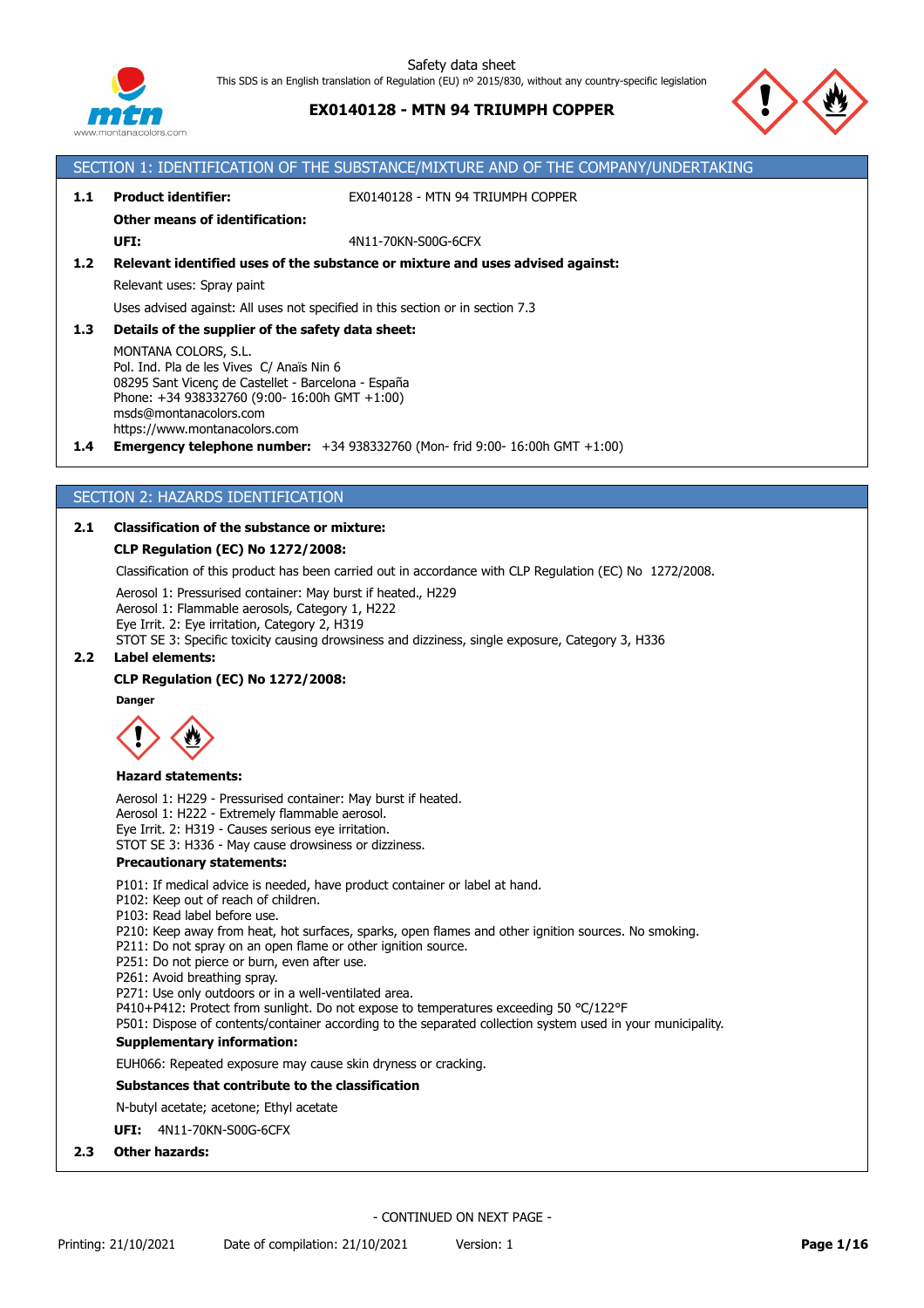



# SECTION 2: HAZARDS IDENTIFICATION (continued)

#### Product fails to meet PBT/vPvB criteria

### SECTION 3: COMPOSITION/INFORMATION ON INGREDIENTS

#### **3.1 Substance:**

Non-applicable

#### **3.2 Mixture:**

#### **Chemical description:** Aerosol

### **Components:**

In accordance with Annex II of Regulation (EC) No 1907/2006 (point 3), the product contains:

|               | Identification                                                                |                                             | Chemical name/Classification                                                                                                                          |                     | Concentration |
|---------------|-------------------------------------------------------------------------------|---------------------------------------------|-------------------------------------------------------------------------------------------------------------------------------------------------------|---------------------|---------------|
| CAS:          | 123-86-4                                                                      | N-butyl acetate(1)                          |                                                                                                                                                       | ATP CLP00           |               |
| EC:           | 204-658-1<br>Index: 607-025-00-1<br>REACH: 01-2119485493-29-<br><b>XXXX</b>   | Regulation 1272/2008                        | Flam. Liq. 3: H226; STOT SE 3: H336; EUH066 - Warning                                                                                                 | $\diamondsuit$      | $10 - 20%$    |
| CAS:          | 106-97-8                                                                      | Butane <sup>(2)</sup>                       |                                                                                                                                                       | ATP CLP00           |               |
| EC:           | 203-448-7<br>Index: 601-004-00-0<br>REACH: 01-2119474691-32-<br><b>XXXX</b>   | Regulation 1272/2008                        | Flam. Gas 1A: H220; Press. Gas: H280 - Danger                                                                                                         | $\diamondsuit$      | $10 - 20%$    |
| CAS:          | 74-98-6                                                                       | Propane <sup>(2)</sup>                      |                                                                                                                                                       | ATP CLP00           |               |
| EC:           | 200-827-9<br>Index: 601-003-00-5<br>REACH: 01-2119486944-21-<br><b>XXXX</b>   | Regulation 1272/2008                        | Flam. Gas 1A: H220; Press. Gas: H280 - Danger                                                                                                         | $\diamondsuit$      | $10 - 20%$    |
| CAS:          | $67 - 64 - 1$                                                                 | acetone <sup>(1)</sup>                      |                                                                                                                                                       | ATP CLP00           |               |
| EC:           | 200-662-2<br>Index: 606-001-00-8<br>REACH: 01-2119471330-49-<br><b>XXXX</b>   | Regulation 1272/2008                        | Eye Irrit. 2: H319; Flam. Lig. 2: H225; STOT SE 3: H336; EUH066 - Danger                                                                              | $\diamondsuit$<br>◇ | $10 - 20%$    |
| CAS:          | $75 - 28 - 5$                                                                 | Isobutane <sup>(2)</sup>                    |                                                                                                                                                       | ATP CLP00           |               |
| EC:           | 200-857-2<br>Index: 601-004-00-0<br>REACH: 01-2119485395-27-<br><b>XXXX</b>   | Regulation 1272/2008                        | Flam. Gas 1A: H220; Press. Gas: H280 - Danger                                                                                                         | $\Leftrightarrow$   | $5 - 10%$     |
| CAS:          | 141-78-6                                                                      | Ethyl acetate(1)                            |                                                                                                                                                       | ATP CLP00           |               |
| EC:           | 205-500-4<br>Index: 607-022-00-5<br>REACH: 01-2119475103-46-<br><b>XXXX</b>   | Regulation 1272/2008                        | Eye Irrit. 2: H319; Flam. Lig. 2: H225; STOT SE 3: H336; EUH066 - Danger                                                                              | $\diamondsuit$<br>◇ | $5 - 10%$     |
| CAS:          | Non-applicable                                                                |                                             | Reaction mass of ethylbenzene and m-xylene and p-xylene (1)                                                                                           | Self-classified     |               |
| EC:           | 905-562-9<br>Index: Non-applicable<br>REACH: 01-2119555267-33-<br><b>XXXX</b> | Regulation 1272/2008                        | Acute Tox. 4: H312+H332; Asp. Tox. 1: H304; Eye Irrit. 2: H319; Flam. Lig. 3:<br>H226; Skin Irrit. 2: H315; STOT RE 2: H373; STOT SE 3: H335 - Danger | ◈                   | $5 - 10%$     |
| CAS:          | Non-applicable                                                                | Reaction mass of ethylbenzene and xylene(3) | Self-classified                                                                                                                                       |                     |               |
| EC:<br>Index: | 905-588-0<br>Non-applicable<br>REACH: 01-2119539452-40-<br><b>XXXX</b>        | Regulation 1272/2008                        | Acute Tox. 4: H312+H332; Asp. Tox. 1: H304; Eye Irrit. 2: H319; Flam. Lig. 3:<br>H226; Skin Irrit. 2: H315; STOT RE 2: H373; STOT SE 3: H335 - Danger | ◇◇                  | $0.3 - 1\%$   |
| CAS:          | 34590-94-8                                                                    | Dipropylene Glycol Methyl Ether(3)          |                                                                                                                                                       | Not classified      |               |
| EC:<br>Index: | 252-104-2<br>Non-applicable<br>REACH: 01-2119450011-60-<br><b>XXXX</b>        | Regulation 1272/2008                        |                                                                                                                                                       |                     | < 0.05 %      |

⁽¹⁾ Substances presenting a health or environmental hazard which meet criteria laid down in Regulation (EU) No. 2015/830

<sup>(2)</sup> Voluntarily-listed substance failing to meet any of the criteria set out in Regulation (EU) No. 2015/830<br><sup>(3)</sup> Substance with a Union workplace exposure limit

To obtain more information on the hazards of the substances consult sections 11, 12 and 16.

# SECTION 4: FIRST AID MEASURES

#### **4.1 Description of first aid measures:**

The symptoms resulting from intoxication can appear after exposure, therefore, in case of doubt, seek medical attention for direct exposure to the chemical product or persistent discomfort, showing the SDS of this product. **By inhalation:**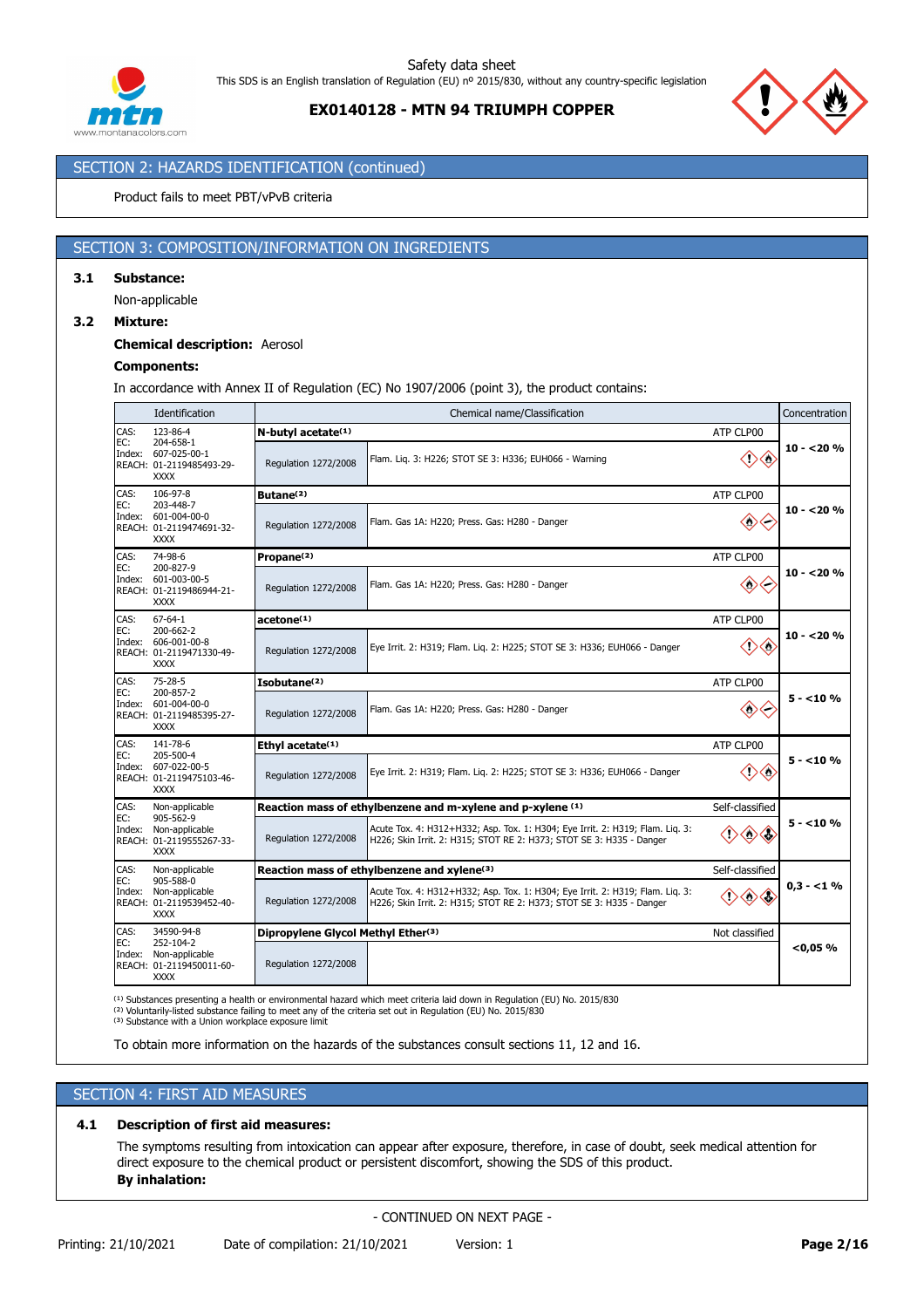



# SECTION 4: FIRST AID MEASURES (continued)

Remove the person affected from the area of exposure, provide with fresh air and keep at rest. In serious cases such as cardiorespiratory failure, artificial resuscitation techniques will be necessary (mouth to mouth resuscitation, cardiac massage, oxygen supply, etc.) requiring immediate medical assistance.

# **By skin contact:**

Remove contaminated clothing and footwear, rinse skin or shower the person affected if appropriate with plenty of cold water and neutral soap. In serious cases see a doctor. If the product causes burns or freezing, clothing should not be removed as this could worsen the injury caused if it is stuck to the skin. If blisters form on the skin, these should never be burst as this will increase the risk of infection.

### **By eye contact:**

Rinse eyes thoroughly with lukewarm water for at least 15 minutes. Do not allow the person affected to rub or close their eyes. If the injured person uses contact lenses, these should be removed unless they are stuck to the eyes, in which case this could cause further damage. In all cases, after cleaning, a doctor should be consulted as quickly as possible with the SDS of the product.

#### **By ingestion/aspiration:**

Do not induce vomiting, but if it does happen keep the head down to avoid aspiration. Keep the person affected at rest. Rinse out the mouth and throat, as they may have been affected during ingestion.

#### **4.2 Most important symptoms and effects, both acute and delayed:**

Acute and delayed effects are indicated in sections 2 and 11.

#### **4.3 Indication of any immediate medical attention and special treatment needed:**

Non-applicable

# SECTION 5: FIREFIGHTING MEASURES

#### **5.1 Extinguishing media:**

#### **Suitable extinguishing media:**

If possible use polyvalent powder fire extinguishers (ABC powder), alternatively use foam or carbon dioxide extinguishers (CO₂).

#### **Unsuitable extinguishing media:**

IT IS RECOMMENDED NOT to use full jet water as an extinguishing agent.

#### **5.2 Special hazards arising from the substance or mixture:**

As a result of combustion or thermal decomposition reactive sub-products are created that can become highly toxic and, consequently, can present a serious health risk.

#### **5.3 Advice for firefighters:**

Depending on the magnitude of the fire it may be necessary to use full protective clothing and self-contained breathing apparatus (SCBA). Minimum emergency facilities and equipment should be available (fire blankets, portable first aid kit,...) in accordance with Directive 89/654/EC.

#### **Additional provisions:**

Act in accordance with the Internal Emergency Plan and the Information Sheets on actions to take after an accident or other emergencies. Eliminate all sources of ignition. In case of fire, cool the storage containers and tanks for products susceptible to combustion, explosion or BLEVE as a result of high temperatures. Avoid spillage of the products used to extinguish the fire into an aqueous medium.

# SECTION 6: ACCIDENTAL RELEASE MEASURES

### **6.1 Personal precautions, protective equipment and emergency procedures:**

#### **For non-emergency personnel:**

Isolate leaks provided that there is no additional risk for the people performing this task. Evacuate the area and keep out those without protection. Personal protection equipment must be used against potential contact with the spilt product (See section 8). Above all prevent the formation of any vapour-air flammable mixtures, through either ventilation or the use of an inert medium. Destroy any source of ignition. Eliminate electrostatic charges by interconnecting all the conductive surfaces on which static electricity could form, and also ensuring that all surfaces are connected to the ground.

#### **For emergency responders:**

See section 8.

### **6.2 Environmental precautions:**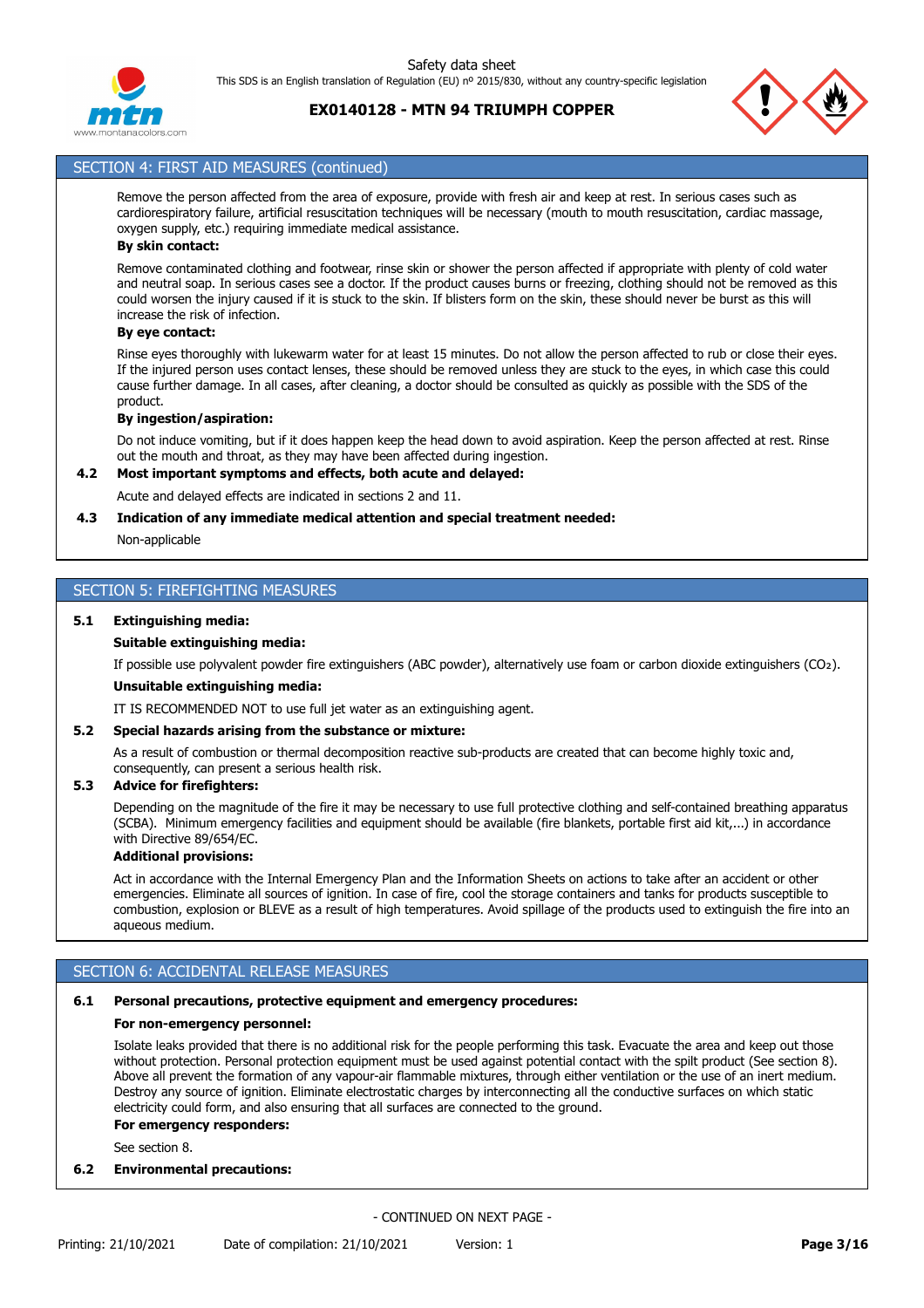

**EX0140128 - MTN 94 TRIUMPH COPPER**



# SECTION 6: ACCIDENTAL RELEASE MEASURES (continued)

This product is not classified as hazardous to the environment. Keep product away from drains, surface and ground water.

#### **6.3 Methods and material for containment and cleaning up:**

It is recommended:

Absorb the spillage using sand or inert absorbent and move it to a safe place. Do not absorb in sawdust or other combustible absorbents. For any concern related to disposal consult section 13.

# **6.4 Reference to other sections:**

See sections 8 and 13.

### SECTION 7: HANDLING AND STORAGE

#### **7.1 Precautions for safe handling:**

A.- Precautions for safe manipulation

Comply with the current legislation concerning the prevention of industrial risks. Keep containers hermetically sealed. Control spills and residues, destroying them with safe methods (section 6). Avoid leakages from the container. Maintain order and cleanliness where dangerous products are used.

B.- Technical recommendations for the prevention of fires and explosions

Avoid the evaporation of the product as it contains flammable substances, which could form flammable vapour/air mixtures in the presence of sources of ignition. Control sources of ignition (mobile phones, sparks,...) and transfer at slow speeds to avoid the creation of electrostatic charges. Consult section 10 for conditions and materials that should be avoided.

C.- Technical recommendations to prevent ergonomic and toxicological risks

Do not eat or drink during the process, washing hands afterwards with suitable cleaning products.

D.- Technical recommendations to prevent environmental risks

It is recommended to have absorbent material available at close proximity to the product (See subsection 6.3)

#### **7.2 Conditions for safe storage, including any incompatibilities:**

### A.- Technical measures for storage

Minimum Temp.: 5 °C Maximum Temp.: 30 °C Maximum time: 120 Months

B.- General conditions for storage

Avoid sources of heat, radiation, static electricity and contact with food. For additional information see subsection 10.5

#### **7.3 Specific end use(s):**

Except for the instructions already specified it is not necessary to provide any special recommendation regarding the uses of this product.

### SECTION 8: EXPOSURE CONTROLS/PERSONAL PROTECTION

#### **8.1 Control parameters:**

Substances whose occupational exposure limits have to be monitored in the workplace (European OEL, not country-specific legislation):

Directive (EU) 2000/39, Directive 2004/37/EC,Directive (EU) 2006/15, Directive (EU) 2009/161, Directive (EU) 2017/164, Directive (EU) 2019/1831:

| Identification                           |                     | Occupational exposure limits |                        |
|------------------------------------------|---------------------|------------------------------|------------------------|
| Dipropylene Glycol Methyl Ether          | IOELV (8h)          | 50 ppm                       | 308 mg/m <sup>3</sup>  |
| CAS: 34590-94-8<br>EC: 252-104-2         | <b>IOELV (STEL)</b> |                              |                        |
| Ethyl acetate                            | IOELV (8h)          | $200$ ppm                    | 734 mg/m <sup>3</sup>  |
| CAS: 141-78-6<br>$EC: 205 - 500 - 4$     | <b>IOELV (STEL)</b> | 400 ppm                      | 1468 mg/m <sup>3</sup> |
| acetone                                  | IOELV (8h)          | 500 ppm                      | 1210 mg/m <sup>3</sup> |
| CAS: 67-64-1<br>EC: $200 - 662 - 2$      | <b>IOELV (STEL)</b> |                              |                        |
| Reaction mass of ethylbenzene and xylene | IOELV (8h)          | 50 ppm                       | $221 \text{ mg/m}^3$   |
| CAS: Non-applicable<br>EC: 905-588-0     | <b>IOELV (STEL)</b> | $100$ ppm                    | 442 mg/m <sup>3</sup>  |
| N-butyl acetate                          | IOELV (8h)          | 50 ppm                       | $241 \text{ mg/m}^3$   |
| CAS: 123-86-4<br>EC: 204-658-1           | <b>IOELV (STEL)</b> | 150 ppm                      | 723 mg/m $3$           |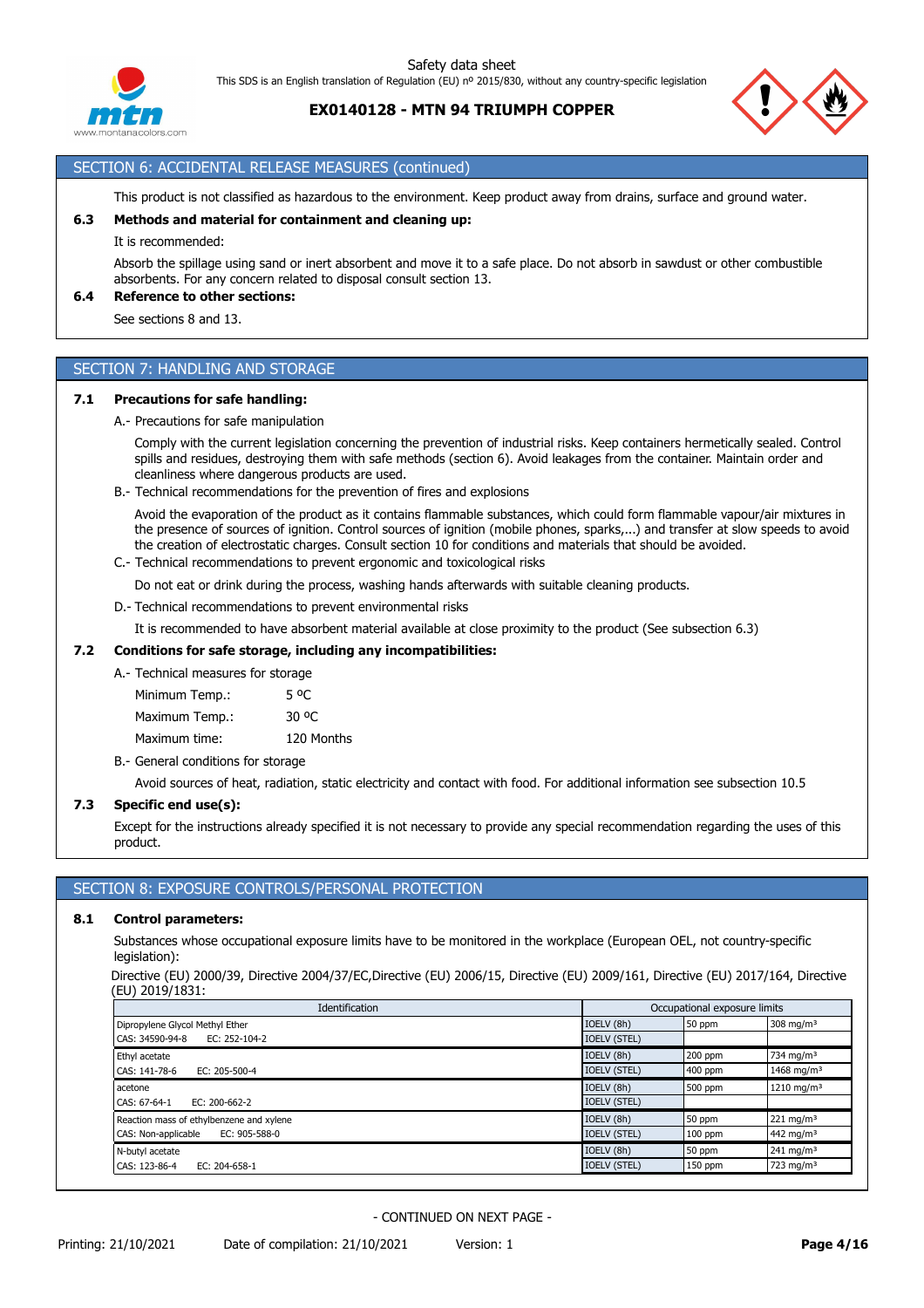



# SECTION 8: EXPOSURE CONTROLS/PERSONAL PROTECTION (continued)

### **DNEL (Workers):**

|                                                         |            |                        | Short exposure         |                        | Long exposure           |
|---------------------------------------------------------|------------|------------------------|------------------------|------------------------|-------------------------|
| Identification                                          |            | Systemic               | Local                  | Systemic               | Local                   |
| N-butyl acetate                                         | Oral       | Non-applicable         | Non-applicable         | Non-applicable         | Non-applicable          |
| CAS: 123-86-4                                           | Dermal     | $11 \text{ mg/kg}$     | Non-applicable         | $11 \text{ mg/kg}$     | Non-applicable          |
| EC: 204-658-1                                           | Inhalation | 600 mg/m <sup>3</sup>  | 600 mg/m <sup>3</sup>  | 300 mg/m $3$           | 300 mg/m $3$            |
| acetone                                                 | Oral       | Non-applicable         | Non-applicable         | Non-applicable         | Non-applicable          |
| CAS: 67-64-1                                            | Dermal     | Non-applicable         | Non-applicable         | $186$ mg/kg            | Non-applicable          |
| EC: 200-662-2                                           | Inhalation | Non-applicable         | 2420 mg/m <sup>3</sup> | 1210 mg/m <sup>3</sup> | Non-applicable          |
| Ethyl acetate                                           | Oral       | Non-applicable         | Non-applicable         | Non-applicable         | Non-applicable          |
| CAS: 141-78-6                                           | Dermal     | Non-applicable         | Non-applicable         | 63 mg/kg               | Non-applicable          |
| EC: 205-500-4                                           | Inhalation | 1468 mg/m <sup>3</sup> | 1468 mg/m <sup>3</sup> | 734 mg/m <sup>3</sup>  | 734 mg/m <sup>3</sup>   |
| Reaction mass of ethylbenzene and m-xylene and p-xylene | Oral       | Non-applicable         | Non-applicable         | Non-applicable         | Non-applicable          |
| CAS: Non-applicable                                     | Dermal     | Non-applicable         | Non-applicable         | $212$ mg/kg            | Non-applicable          |
| EC: 905-562-9                                           | Inhalation | 442 mg/m <sup>3</sup>  | 442 mg/m <sup>3</sup>  | $221 \text{ mg/m}^3$   | $221 \,\mathrm{mg/m^3}$ |
| Reaction mass of ethylbenzene and xylene                | Oral       | Non-applicable         | Non-applicable         | Non-applicable         | Non-applicable          |
| CAS: Non-applicable                                     | Dermal     | Non-applicable         | Non-applicable         | 212 mg/kg              | Non-applicable          |
| EC: 905-588-0                                           | Inhalation | 442 mg/m <sup>3</sup>  | 442 mg/m <sup>3</sup>  | 221 mg/m <sup>3</sup>  | 221 mg/m <sup>3</sup>   |
| Dipropylene Glycol Methyl Ether                         | Oral       | Non-applicable         | Non-applicable         | Non-applicable         | Non-applicable          |
| CAS: 34590-94-8                                         | Dermal     | Non-applicable         | Non-applicable         | 283 mg/kg              | Non-applicable          |
| EC: 252-104-2                                           | Inhalation | Non-applicable         | Non-applicable         | $308 \text{ mg/m}^3$   | Non-applicable          |

### **DNEL (General population):**

|                                                         |              | Short exposure          |                         |                          | Long exposure          |
|---------------------------------------------------------|--------------|-------------------------|-------------------------|--------------------------|------------------------|
| Identification                                          |              | Systemic                | Local                   | Systemic                 | Local                  |
| N-butyl acetate                                         | Oral         | 2 mg/kg                 | Non-applicable          | 2 mg/kg                  | Non-applicable         |
| CAS: 123-86-4                                           | Dermal       | 6 mg/kg                 | Non-applicable          | 6 mg/kg                  | Non-applicable         |
| EC: 204-658-1                                           | Inhalation   | 300 mg/m $3$            | 300 mg/m $3$            | 35,7 mg/m <sup>3</sup>   | 35,7 mg/m <sup>3</sup> |
| acetone                                                 | Oral         | Non-applicable          | Non-applicable          | 62 mg/kg                 | Non-applicable         |
| CAS: 67-64-1                                            | Dermal       | Non-applicable          | Non-applicable          | 62 mg/kg                 | Non-applicable         |
| EC: 200-662-2                                           | Inhalation   | Non-applicable          | Non-applicable          | $200$ mg/m <sup>3</sup>  | Non-applicable         |
| Ethyl acetate                                           | Oral         | Non-applicable          | Non-applicable          | $4,5$ mg/kg              | Non-applicable         |
| CAS: 141-78-6                                           | Dermal       | Non-applicable          | Non-applicable          | 37 mg/kg                 | Non-applicable         |
| EC: 205-500-4                                           | Inhalation   | 734 mg/m <sup>3</sup>   | 734 mg/m <sup>3</sup>   | 367 mg/m $3$             | 367 mg/m $3$           |
| Reaction mass of ethylbenzene and m-xylene and p-xylene | Oral         | Non-applicable          | Non-applicable          | 12,5 mg/kg               | Non-applicable         |
| CAS: Non-applicable                                     | Dermal       | Non-applicable          | Non-applicable          | 125 mg/kg                | Non-applicable         |
| EC: 905-562-9                                           | Inhalation   | $260$ mg/m <sup>3</sup> | $260$ mg/m <sup>3</sup> | 65,3 mg/m <sup>3</sup>   | 65,3 mg/m <sup>3</sup> |
| Reaction mass of ethylbenzene and xylene                | Oral         | Non-applicable          | Non-applicable          | 12,5 mg/kg               | Non-applicable         |
| CAS: Non-applicable                                     | Dermal       | Non-applicable          | Non-applicable          | 125 mg/kg                | Non-applicable         |
| EC: 905-588-0                                           | Inhalation   | $260$ mg/m <sup>3</sup> | 260 mg/m <sup>3</sup>   | 65,3 mg/m <sup>3</sup>   | 65,3 mg/m <sup>3</sup> |
| Dipropylene Glycol Methyl Ether                         | Oral         | Non-applicable          | Non-applicable          | 36 mg/kg                 | Non-applicable         |
| CAS: 34590-94-8                                         | Dermal       | Non-applicable          | Non-applicable          | 121 mg/kg                | Non-applicable         |
| EC: 252-104-2                                           | Inhalation   | Non-applicable          | Non-applicable          | $37,2$ mg/m <sup>3</sup> | Non-applicable         |
| <b>PNEC:</b>                                            |              |                         |                         |                          |                        |
| Identification                                          |              |                         |                         |                          |                        |
| N-butyl acetate                                         | <b>STP</b>   | 35,6 mg/L               | Fresh water             |                          | $0,18$ mg/L            |
| CAS: 123-86-4                                           | Soil         | 0,09 mg/kg              | Marine water            |                          | $0,018$ mg/L           |
| EC: 204-658-1                                           | Intermittent | $0,36$ mg/L             | Sediment (Fresh water)  |                          | 0,981 mg/kg            |
|                                                         | Oral         | Non-applicable          | Sediment (Marine water) |                          | 0,098 mg/kg            |
|                                                         |              |                         |                         |                          |                        |

- CONTINUED ON NEXT PAGE -

Oral **Non-applicable** Sediment (Marine water) 3,04 mg/kg

acetone STP 10,6 mg/L Fresh water 10,6 mg/L Fresh water 10,6 mg/L CAS: 67-64-1 **Soil** 29,5 mg/kg Marine water 1,06 mg/L 29,5 mg/kg Marine water 2008. EC: 200-662-2 1 Thtermittent 21 mg/L Sediment (Fresh water) 30,4 mg/kg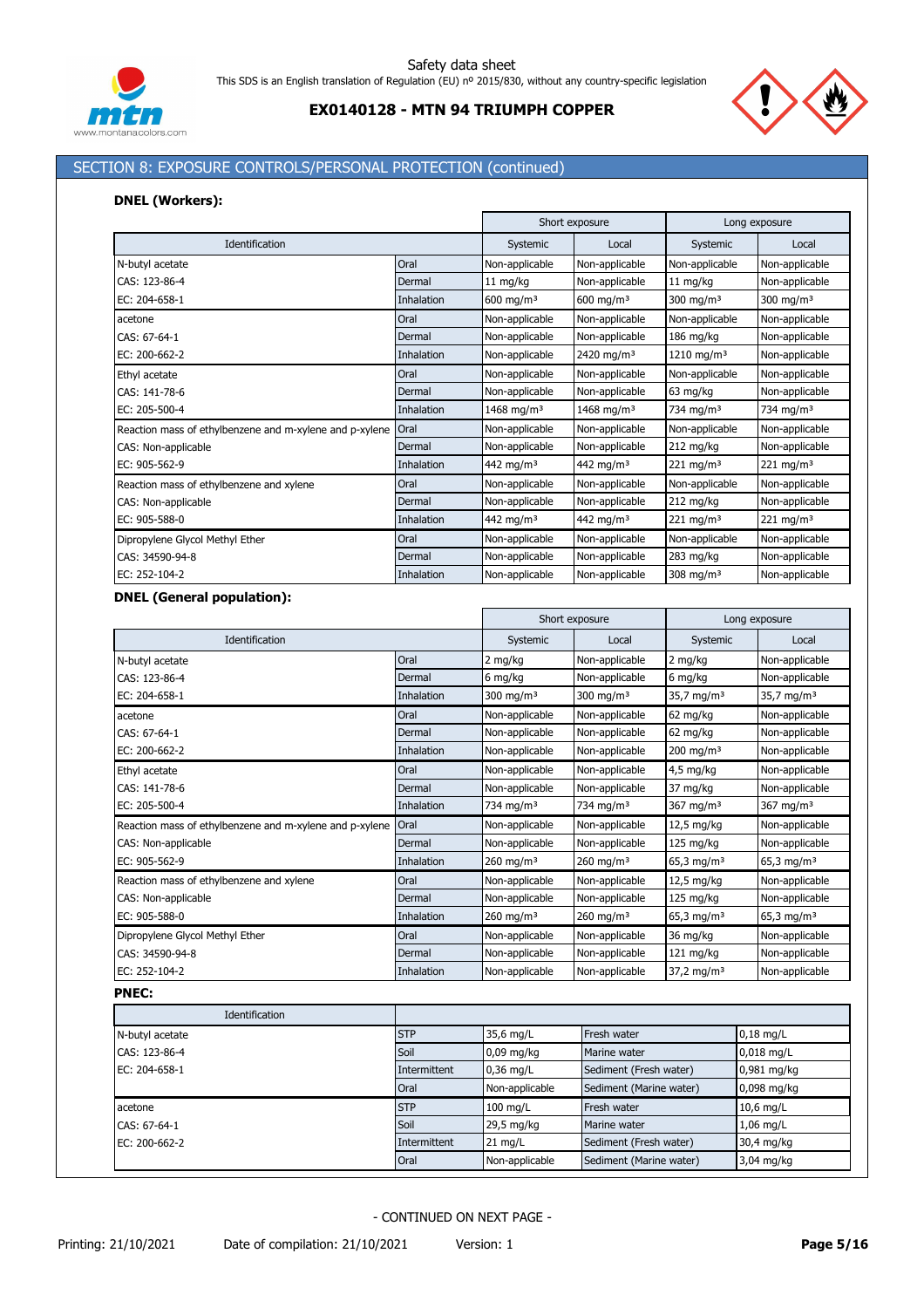



# SECTION 8: EXPOSURE CONTROLS/PERSONAL PROTECTION (continued)

| Identification                                              |              |                |                         |               |
|-------------------------------------------------------------|--------------|----------------|-------------------------|---------------|
| Ethyl acetate                                               | <b>STP</b>   | 650 mg/L       | Fresh water             | $0,24$ mg/L   |
| CAS: 141-78-6                                               | Soil         | $0,148$ mg/kg  | Marine water            | 0,024 mg/L    |
| EC: 205-500-4                                               | Intermittent | 1,65 mg/L      | Sediment (Fresh water)  | $1,15$ mg/kg  |
|                                                             | Oral         | $0,2$ g/kg     | Sediment (Marine water) | $0,115$ mg/kg |
| Reaction mass of ethylbenzene and m-xylene and p-xylene STP |              | 6,58 mg/L      | Fresh water             | 0,327 mg/L    |
| CAS: Non-applicable                                         | Soil         | $2,31$ mg/kg   | Marine water            | 0,327 mg/L    |
| EC: 905-562-9                                               | Intermittent | 0,327 mg/L     | Sediment (Fresh water)  | 12,46 mg/kg   |
|                                                             | Oral         | Non-applicable | Sediment (Marine water) | 12,46 mg/kg   |
| Reaction mass of ethylbenzene and xylene                    | <b>STP</b>   | $6,58$ mg/L    | Fresh water             | 0,327 mg/L    |
| CAS: Non-applicable                                         | Soil         | $2,31$ mg/kg   | Marine water            | 0,327 mg/L    |
| EC: 905-588-0                                               | Intermittent | 0,327 mg/L     | Sediment (Fresh water)  | 12,46 mg/kg   |
|                                                             | Oral         | Non-applicable | Sediment (Marine water) | 12,46 mg/kg   |
| Dipropylene Glycol Methyl Ether                             | <b>STP</b>   | 4168 mg/L      | Fresh water             | 19 mg/L       |
| CAS: 34590-94-8                                             | Soil         | $2,74$ mg/kg   | Marine water            | $1,9$ mg/L    |
| EC: 252-104-2                                               | Intermittent | 190 mg/L       | Sediment (Fresh water)  | 70,2 mg/kg    |
|                                                             | Oral         | Non-applicable | Sediment (Marine water) | 7,02 mg/kg    |

### **8.2 Exposure controls:**

A.- Individual protection measures, such as personal protective equipment

As a preventative measure it is recommended to use basic Personal Protective Equipment, with the corresponding <<CE marking>> in accordance with Regulation (EU) 2016/425. For more information on Personal Protective Equipment (storage, use, cleaning, maintenance, class of protection,...) consult the information leaflet provided by the manufacturer. For more information see subsection 7.1. All information contained herein is a recommendation which needs some specification from the labour risk prevention services as it is not known whether the company has additional measures at its disposal.

B.- Respiratory protection

| Pictogram                                                      | <b>PPE</b>                                      | Labelling      | <b>CEN Standard</b>                                           | Remarks                                                                                                                       |
|----------------------------------------------------------------|-------------------------------------------------|----------------|---------------------------------------------------------------|-------------------------------------------------------------------------------------------------------------------------------|
| <b>READERS</b><br>Mandatory<br>respiratory tract<br>protection | Filter mask for gases,<br>vapours and particles | <b>CAT III</b> | EN 149:2001+A1:2009<br>EN 405:2002+A1:2010<br>EN ISO 136:1998 | Replace when an increase in resistence to<br>breathing is observed and/or a smell or taste of the<br>contaminant is detected. |

C.- Specific protection for the hands

| Pictogram                                  | <b>PPE</b>                                                                                                                                    | Labelling      | <b>CEN Standard</b> | Remarks                                          |
|--------------------------------------------|-----------------------------------------------------------------------------------------------------------------------------------------------|----------------|---------------------|--------------------------------------------------|
| <b>AND</b><br>Mandatory hand<br>protection | Chemical protective gloves<br>(Material: Linear low-density<br>polyethylene (LLDPE),<br>Breakthrough time: > 480<br>min, Thickness: 0.062 mm) | <b>CAT III</b> | EN 420:2004+A1:2010 | Replace the gloves at any sign of deterioration. |

As the product is a mixture of several substances, the resistance of the glove material can not be calculated in advance with total reliability and has therefore to be checked prior to the application.

#### D.- Ocular and facial protection

| Pictogram                    | <b>PPE</b>  | Labelling     | <b>CEN Standard</b>                                           | Remarks                                                                                                                         |
|------------------------------|-------------|---------------|---------------------------------------------------------------|---------------------------------------------------------------------------------------------------------------------------------|
| Mandatory face<br>protection | Face shield | <b>CAT II</b> | EN 166:2002<br>EN 167:2002<br>EN 168:2002<br>EN ISO 4007:2018 | Clean daily and disinfect periodically according to<br>the manufacturer's instructions. Use if there is a<br>risk of splashing. |

E.- Body protection

| Pictogram                                                                              | <b>PPE</b>                                                                                                   | Labelling      | <b>CEN Standard</b>                                                                                                                                   | Remarks                                                                                        |
|----------------------------------------------------------------------------------------|--------------------------------------------------------------------------------------------------------------|----------------|-------------------------------------------------------------------------------------------------------------------------------------------------------|------------------------------------------------------------------------------------------------|
| <b>/IN</b><br>$\boldsymbol{\mathsf{\Lambda}}$<br>Mandatory complete<br>body protection | Disposable clothing for<br>protection against chemical<br>risks, with antistatic and<br>fireproof properties | <b>CAT III</b> | EN 1149-1,2,3<br>EN 13034:2005+A1:2009<br>EN ISO 13982-<br>1:2004/A1:2010<br>EN ISO 6529:2013<br>EN ISO 6530:2005<br>EN ISO 13688:2013<br>EN 464:1994 | For professional use only. Clean periodically<br>according to the manufacturer's instructions. |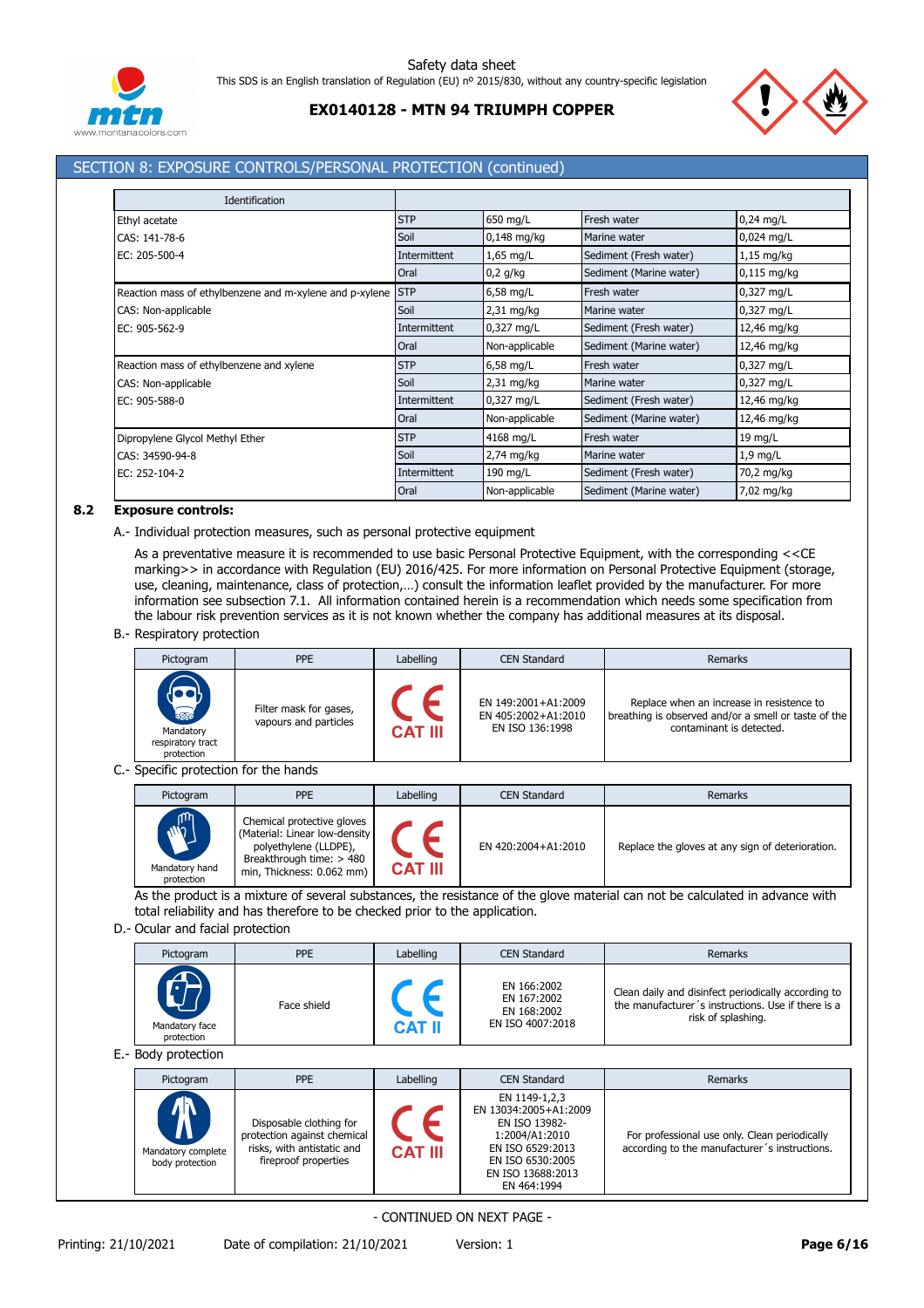

# **EX0140128 - MTN 94 TRIUMPH COPPER**



#### SECTION 8: EXPOSURE CONTROLS/PERSONAL PROTECTION (continued) Pictogram **PPE Labelling CEN Standard** Remarks Safety footwear for F EN ISO 13287:2013 protection against chemical Replace boots at any sign of deterioration. EN ISO 20345:2011 risk, with antistatic and heat EN 13832-1:2019 resistant properties Mandatory foot **CAT III**

F.- Additional emergency measures

protection

| Emergency measure     | <b>Standards</b>                                | Emergency measure          | <b>Standards</b>                               |
|-----------------------|-------------------------------------------------|----------------------------|------------------------------------------------|
| 憑<br>Emergency shower | ANSI Z358-1<br>ISO 3864-1:2011, ISO 3864-4:2011 | .<br>▦<br>Eyewash stations | DIN 12 899<br>ISO 3864-1:2011, ISO 3864-4:2011 |

### **Environmental exposure controls:**

In accordance with the community legislation for the protection of the environment it is recommended to avoid environmental spillage of both the product and its container. For additional information see subsection 7.1.D

# **Volatile organic compounds:**

With regard to Directive 2010/75/EU, this product has the following characteristics:

| $V.O.C.$ (Supply):                 | 90,05 % weight                        |
|------------------------------------|---------------------------------------|
| V.O.C. density at 20 $^{\circ}$ C: | 642,94 kg/m <sup>3</sup> (642,94 g/L) |
| Average carbon number:             | 5.19                                  |
| Average molecular weight:          | 94,57 g/mol                           |

# SECTION 9: PHYSICAL AND CHEMICAL PROPERTIES

| 9.1 | Information on basic physical and chemical properties:                                             |                                          |  |  |  |  |
|-----|----------------------------------------------------------------------------------------------------|------------------------------------------|--|--|--|--|
|     | For complete information see the product datasheet.                                                |                                          |  |  |  |  |
|     | <b>Appearance:</b>                                                                                 |                                          |  |  |  |  |
|     | Physical state at 20 °C:                                                                           | Aerosol                                  |  |  |  |  |
|     | Appearance:                                                                                        | Not available                            |  |  |  |  |
|     | Colour:                                                                                            | According to the markings on the package |  |  |  |  |
|     | Odour:                                                                                             | Not available                            |  |  |  |  |
|     | Odour threshold:                                                                                   | Non-applicable *                         |  |  |  |  |
|     | <b>Volatility:</b>                                                                                 |                                          |  |  |  |  |
|     | Boiling point at atmospheric pressure:                                                             | -1 °C (Propellant)                       |  |  |  |  |
|     | Vapour pressure at 20 °C:                                                                          | Non-applicable *                         |  |  |  |  |
|     | Vapour pressure at 50 °C:                                                                          | <300000 Pa (300 kPa)                     |  |  |  |  |
|     | Evaporation rate at 20 °C:                                                                         | Non-applicable *                         |  |  |  |  |
|     | <b>Product description:</b>                                                                        |                                          |  |  |  |  |
|     | Density at 20 °C:                                                                                  | 714 kg/m <sup>3</sup>                    |  |  |  |  |
|     | Relative density at 20 °C:                                                                         | 0,714                                    |  |  |  |  |
|     | Dynamic viscosity at 20 °C:                                                                        | Non-applicable *                         |  |  |  |  |
|     | Kinematic viscosity at 20 °C:                                                                      | Non-applicable *                         |  |  |  |  |
|     | Kinematic viscosity at 40 °C:                                                                      | Non-applicable *                         |  |  |  |  |
|     | Concentration:                                                                                     | Non-applicable *                         |  |  |  |  |
|     | pH:                                                                                                | Non-applicable *                         |  |  |  |  |
|     | Vapour density at 20 °C:                                                                           | Non-applicable *                         |  |  |  |  |
|     | Partition coefficient n-octanol/water 20 °C:                                                       | Non-applicable *                         |  |  |  |  |
|     | Solubility in water at 20 °C:                                                                      | Non-applicable *                         |  |  |  |  |
|     | *Not relevant due to the nature of the product, not providing information property of its hazards. |                                          |  |  |  |  |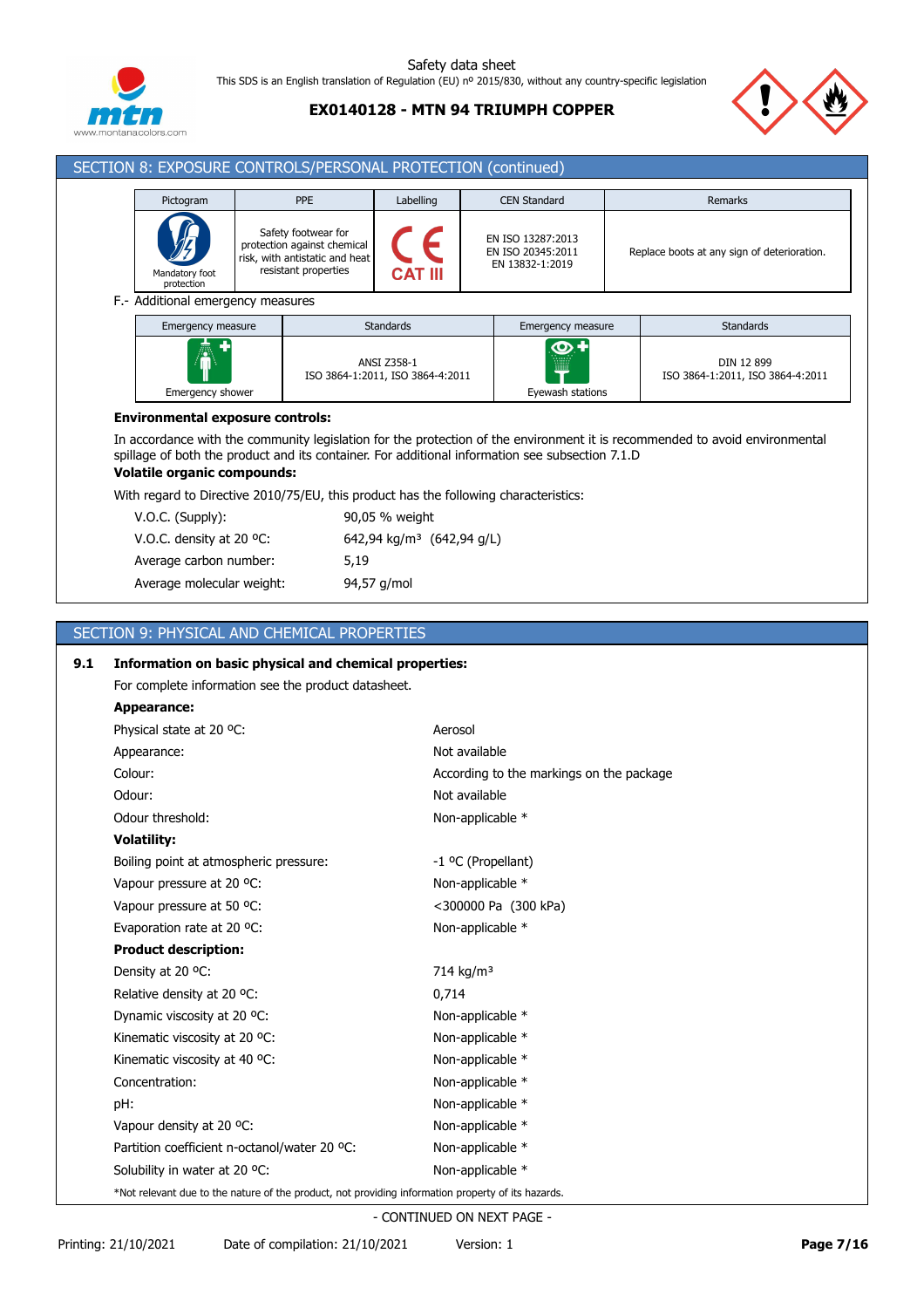

# **EX0140128 - MTN 94 TRIUMPH COPPER**



|     | SECTION 9: PHYSICAL AND CHEMICAL PROPERTIES (continued)                                            |                     |
|-----|----------------------------------------------------------------------------------------------------|---------------------|
|     | Solubility properties:                                                                             | Non-applicable *    |
|     | Decomposition temperature:                                                                         | Non-applicable *    |
|     | Melting point/freezing point:                                                                      | Non-applicable *    |
|     | Recipient pressure:                                                                                | Non-applicable *    |
|     | <b>Flammability:</b>                                                                               |                     |
|     | Flash Point:                                                                                       | Non-applicable      |
|     | Flammability (solid, gas):                                                                         | Non-applicable *    |
|     | Autoignition temperature:                                                                          | 365 °C (Propellant) |
|     | Lower flammability limit:                                                                          | Non-applicable *    |
|     | Upper flammability limit:                                                                          | Non-applicable *    |
|     | <b>Particle characteristics:</b>                                                                   |                     |
|     | Median equivalent diameter:                                                                        | Non-applicable      |
| 9.2 | <b>Other information:</b>                                                                          |                     |
|     | Information with regard to physical hazard classes:                                                |                     |
|     | Explosive properties:                                                                              | Non-applicable *    |
|     | Oxidising properties:                                                                              | Non-applicable *    |
|     | Corrosive to metals:                                                                               | Non-applicable *    |
|     | Heat of combustion:                                                                                | Non-applicable *    |
|     | Aerosols-total percentage (by mass) of flammable<br>components:                                    | Non-applicable *    |
|     | <b>Other safety characteristics:</b>                                                               |                     |
|     | Surface tension at 20 °C:                                                                          | Non-applicable *    |
|     | Refraction index:                                                                                  | Non-applicable *    |
|     | *Not relevant due to the nature of the product, not providing information property of its hazards. |                     |

# SECTION 10: STABILITY AND REACTIVITY

### **10.1 Reactivity:**

No hazardous reactions are expected because the product is stable under recommended storage conditions. See section 7.

### **10.2 Chemical stability:**

Chemically stable under the conditions of storage, handling and use.

## **10.3 Possibility of hazardous reactions:**

Under the specified conditions, hazardous reactions that lead to excessive temperatures or pressure are not expected.

### **10.4 Conditions to avoid:**

Applicable for handling and storage at room temperature:

| Shock and friction | Contact with air | Increase in temperature   | Sunlight            | Humidity       |
|--------------------|------------------|---------------------------|---------------------|----------------|
| Not applicable     | Not applicable   | Risk<br>t of combustion : | Avoid direct impact | Not applicable |
| --- -              |                  |                           |                     |                |

### **10.5 Incompatible materials:**

| .                  |                |                     |                       |                               |
|--------------------|----------------|---------------------|-----------------------|-------------------------------|
| Acids              | Water          | Oxidising materials | Combustible materials | <b>Others</b>                 |
| Avoid strong acids | Not applicable | Avoid direct impact | Not applicable        | Avoid alkalis or strong bases |

#### **10.6 Hazardous decomposition products:**

See subsection 10.3, 10.4 and 10.5 to find out the specific decomposition products. Depending on the decomposition conditions, complex mixtures of chemical substances can be released: carbon dioxide (CO2), carbon monoxide and other organic compounds.

# SECTION 11: TOXICOLOGICAL INFORMATION

### **11.1 Information on toxicological effects:**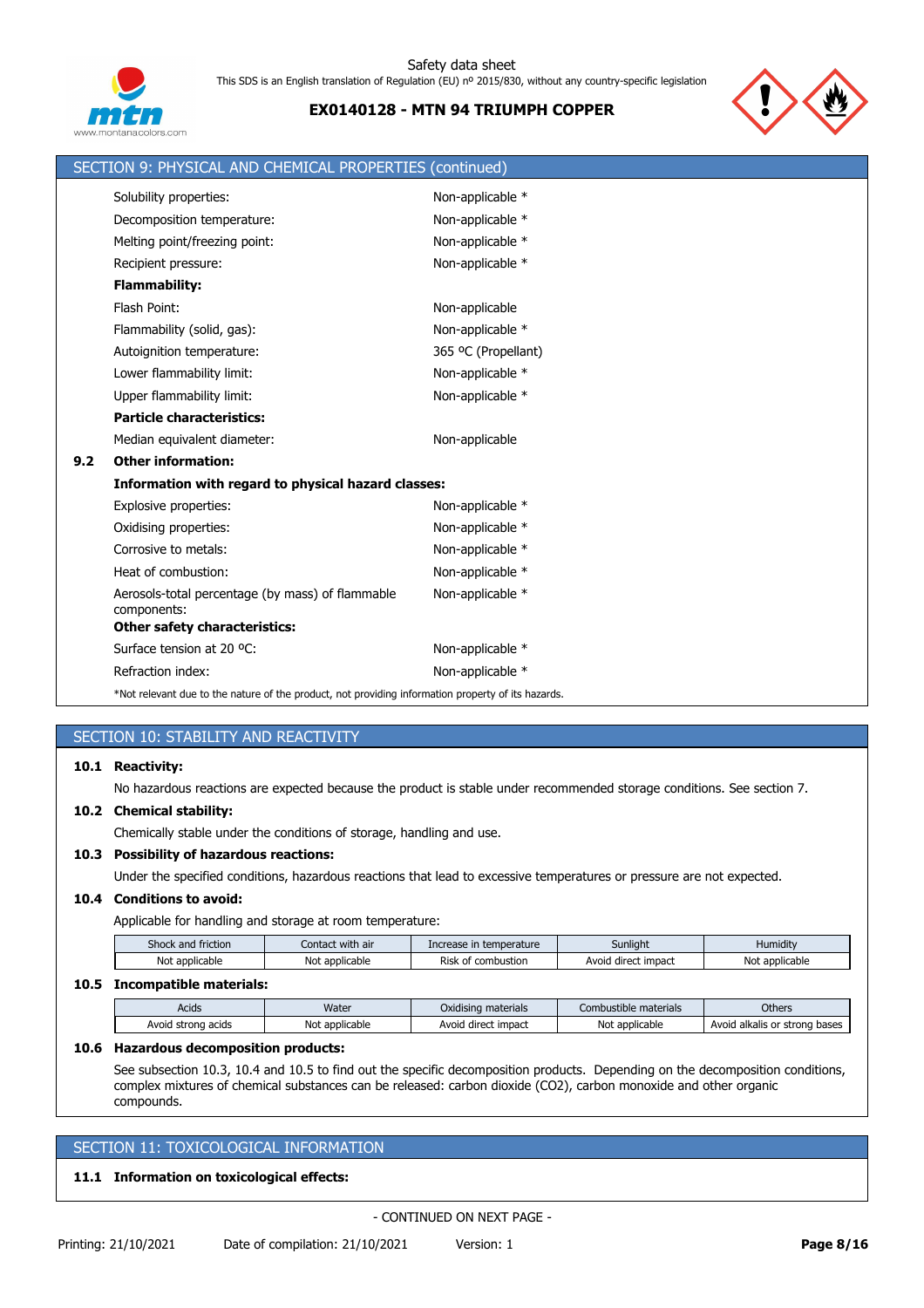



# SECTION 11: TOXICOLOGICAL INFORMATION (continued)

The experimental information related to the toxicological properties of the product itself is not available

Contains glycols. It is recommended not to breathe the vapours for prolonged periods of time due to the possibility of effects that are hazardous to the health .

#### **Dangerous health implications:**

In case of exposure that is repetitive, prolonged or at concentrations higher than the recommended occupational exposure limits, adverse effects on health may result, depending on the means of exposure:

- A- Ingestion (acute effect):
	- Acute toxicity : Based on available data, the classification criteria are not met, as it does not contain substances classified as dangerous for consumption. For more information see section 3.
	- Corrosivity/Irritability: Based on available data, the classification criteria are not met. However, it does contain substances classified as dangerous for this effect. For more information see section 3.
- B- Inhalation (acute effect):
	- Acute toxicity : Based on available data, the classification criteria are not met. However, it contains substances classified as dangerous for inhalation. For more information see section 3.

- Corrosivity/Irritability: Based on available data, the classification criteria are not met. However, it contains substances classified as dangerous for inhalation. For more information see section 3.

C- Contact with the skin and the eyes (acute effect):

- Contact with the skin: Based on available data, the classification criteria are not met. However, it contains substances classified as dangerous for skin contact. For more information see section 3.

- Contact with the eyes: Produces eye damage after contact.
- D- CMR effects (carcinogenicity, mutagenicity and toxicity to reproduction):

- Carcinogenicity: Based on available data, the classification criteria are not met, as it does not contain substances classified as dangerous for the effects mentioned. For more information see section 3.

 IARC: Reaction mass of ethylbenzene and m-xylene and p-xylene (3); 2,6-di-tert-butyl-p-cresol (3); Naphtha (petroleum), hydrotreated heavy, < 0.1 % EC 200-753-7 (3); Hydrocarbons, C9, aromatics (3); ethanol (1); Reaction mass of ethylbenzene and xylene (3); Mica (RCS  $<$  1%) (1); Diiron trioxide (3)

- Mutagenicity: Based on available data, the classification criteria are not met, as it does not contain substances classified as dangerous for this effect. For more information see section 3.

- Reproductive toxicity: Based on available data, the classification criteria are not met, as it does not contain substances classified as dangerous for this effect. For more information see section 3.
- E- Sensitizing effects:

- Respiratory: Based on available data, the classification criteria are not met, as it does not contain substances classified as dangerous with sensitising effects. For more information see section 3.

- Cutaneous: Based on available data, the classification criteria are not met, as it does not contain substances classified as dangerous for this effect. For more information see section 3.

F- Specific target organ toxicity (STOT) - single exposure:

Exposure in high concentration can interfere with the central nervous system causing headache, dizziness, vertigo, nausea, vomiting, confusion, and in serious cases, loss of consciousness.

G- Specific target organ toxicity (STOT)-repeated exposure:

- Specific target organ toxicity (STOT)-repeated exposure: Based on available data, the classification criteria are not met. However, it does contain substances which are classified as dangerous due to repetitive exposure. For more information see section 3.

- Skin: Repeated exposure may cause skin dryness or cracking
- H- Aspiration hazard:

Based on available data, the classification criteria are not met. However, it does contain substances classified as dangerous for this effect. For more information see section 3.

# **Other information:**

Non-applicable

#### **Specific toxicology information on the substances:**

| Identification                                          |                 | Acute toxicity         | Genus |
|---------------------------------------------------------|-----------------|------------------------|-------|
| Reaction mass of ethylbenzene and m-xylene and p-xylene | LD50 oral       | $5627 \text{ mg/kg}$   | Mouse |
| CAS: Non-applicable                                     | LD50 dermal     | $1100$ mg/kg           | Rat   |
| EC: 905-562-9                                           | LC50 inhalation | 11 mg/L $(4 h)$ (ATEi) |       |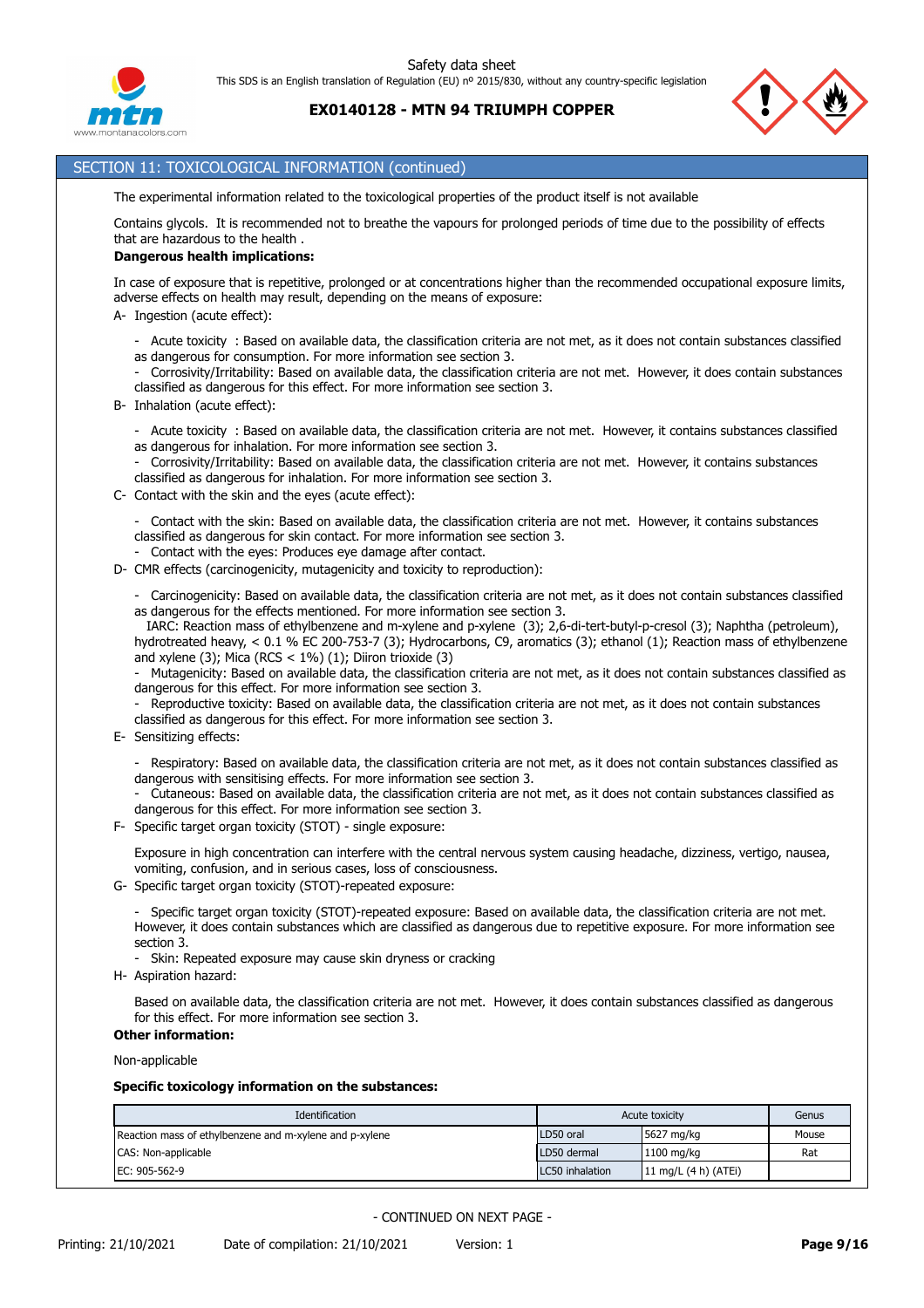



# SECTION 11: TOXICOLOGICAL INFORMATION (continued)

| Identification                           |                 | Acute toxicity   | Genus  |
|------------------------------------------|-----------------|------------------|--------|
| Ethyl acetate                            | LD50 oral       | 4100 mg/kg       | Rat    |
| CAS: 141-78-6                            | LD50 dermal     | 20000 mg/kg      | Rabbit |
| EC: 205-500-4                            | LC50 inhalation | $>20$ mg/L (4 h) |        |
| acetone                                  | LD50 oral       | 5800 mg/kg       | Rat    |
| CAS: 67-64-1                             | LD50 dermal     | 7426 mg/kg       | Rabbit |
| EC: 200-662-2                            | LC50 inhalation | 76 mg/L (4 h)    | Rat    |
| N-butyl acetate                          | LD50 oral       | 12789 mg/kg      | Rat    |
| CAS: 123-86-4                            | LD50 dermal     | 14112 mg/kg      | Rabbit |
| EC: 204-658-1                            | LC50 inhalation | 23,4 mg/L (4 h)  | Rat    |
| Butane                                   | LD50 oral       | >2000 mg/kg      |        |
| CAS: 106-97-8                            | LD50 dermal     | >2000 mg/kg      |        |
| EC: 203-448-7                            | LC50 inhalation | 658 mg/L (4 h)   | Rat    |
| Propane                                  | LD50 oral       | >2000 mg/kg      |        |
| CAS: 74-98-6                             | LD50 dermal     | >2000 mg/kg      |        |
| EC: 200-827-9                            | LC50 inhalation | $>5$ mg/L (4 h)  |        |
| Isobutane                                | LD50 oral       | >2000 mg/kg      |        |
| CAS: 75-28-5                             | LD50 dermal     | >2000 mg/kg      |        |
| EC: 200-857-2                            | LC50 inhalation | $>5$ mg/L (4 h)  |        |
| Reaction mass of ethylbenzene and xylene | LD50 oral       | 2100 mg/kg       | Rat    |
| CAS: Non-applicable                      | LD50 dermal     | 1100 mg/kg       | Rat    |
| EC: 905-588-0                            | LC50 inhalation | 11 mg/L (4 h)    | Rat    |
| Dipropylene Glycol Methyl Ether          | LD50 oral       | >2000 mg/kg      |        |
| CAS: 34590-94-8                          | LD50 dermal     | >2000 mg/kg      |        |
| EC: 252-104-2                            | LC50 inhalation | $>20$ mg/L       |        |

# SECTION 12: ECOLOGICAL INFORMATION

The experimental information related to the eco-toxicological properties of the product itself is not available

# **12.1 Toxicity:**

### **Acute toxicity:**

| Identification  | Concentration |                 | <b>Species</b>          | Genus |
|-----------------|---------------|-----------------|-------------------------|-------|
| N-butyl acetate | <b>LC50</b>   | Non-applicable  |                         |       |
| CAS: 123-86-4   | <b>EC50</b>   | Non-applicable  |                         |       |
| EC: 204-658-1   | <b>EC50</b>   | 675 mg/L (72 h) | Scenedesmus subspicatus | Algae |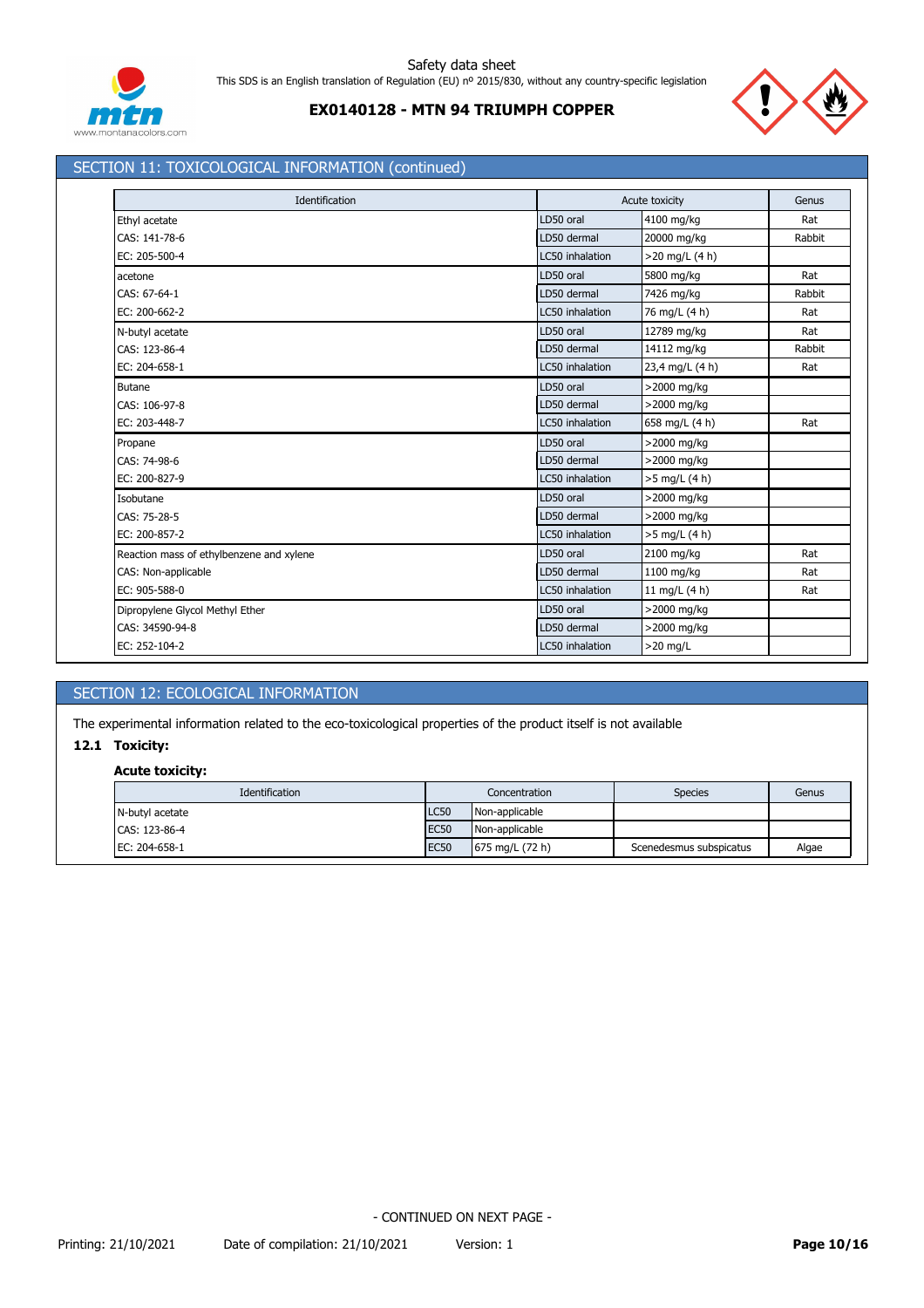

# **EX0140128 - MTN 94 TRIUMPH COPPER**



# SECTION 12: ECOLOGICAL INFORMATION (continued)

| Identification                  |             | Concentration     | <b>Species</b>          | Genus      |  |
|---------------------------------|-------------|-------------------|-------------------------|------------|--|
| acetone                         | <b>LC50</b> | 5540 mg/L (96 h)  | Oncorhynchus mykiss     | Fish       |  |
| CAS: 67-64-1                    | <b>EC50</b> | 8800 mg/L (48 h)  | Daphnia pulex           | Crustacean |  |
| $EC: 200-662-2$                 | <b>EC50</b> | 3400 mg/L (48 h)  | Chlorella pyrenoidosa   | Algae      |  |
| Ethyl acetate                   | <b>LC50</b> | 230 mg/L (96 h)   | Pimephales promelas     | Fish       |  |
| CAS: 141-78-6                   | <b>EC50</b> | 717 mg/L (48 h)   | Daphnia magna           | Crustacean |  |
| EC: 205-500-4                   | <b>EC50</b> | 3300 mg/L (48 h)  | Scenedesmus subspicatus | Algae      |  |
| Dipropylene Glycol Methyl Ether | <b>LC50</b> | 10000 mg/L (96 h) | Pimephales promelas     | Fish       |  |
| CAS: 34590-94-8                 | <b>EC50</b> | 1919 mg/L (48 h)  | Daphnia magna           | Crustacean |  |
| EC: 252-104-2                   | <b>EC50</b> | Non-applicable    |                         |            |  |

#### **Chronic toxicity:**

| Identification                                          |             | Concentration  | <b>Species</b>      | Genus      |
|---------------------------------------------------------|-------------|----------------|---------------------|------------|
| N-butyl acetate                                         | <b>NOEC</b> | Non-applicable |                     |            |
| CAS: 123-86-4 EC: 204-658-1                             | <b>NOEC</b> | 23.2 mg/L      | Daphnia magna       | Crustacean |
| acetone                                                 | <b>NOEC</b> | Non-applicable |                     |            |
| CAS: 67-64-1 EC: 200-662-2                              | <b>NOEC</b> | 2212 mg/L      | Daphnia magna       | Crustacean |
| Ethyl acetate                                           | <b>NOEC</b> | 9.65 mg/L      | Pimephales promelas | Fish       |
| CAS: 141-78-6 EC: 205-500-4                             | <b>NOEC</b> | $2.4$ mg/L     | Daphnia magna       | Crustacean |
| Reaction mass of ethylbenzene and m-xylene and p-xylene | <b>NOEC</b> | $1.3$ mg/L     | Oncorhynchus mykiss | Fish       |
| CAS: Non-applicable EC: 905-562-9                       | <b>NOEC</b> | $1.17$ mg/L    | Ceriodaphnia dubia  | Crustacean |
| Reaction mass of ethylbenzene and xylene                | <b>NOEC</b> | $1.3$ mg/L     | Oncorhynchus mykiss | Fish       |
| CAS: Non-applicable EC: 905-588-0                       | <b>NOEC</b> | $1.17$ mg/L    | Ceriodaphnia dubia  | Crustacean |
| Dipropylene Glycol Methyl Ether                         | <b>NOEC</b> | Non-applicable |                     |            |
| CAS: 34590-94-8 EC: 252-104-2                           | <b>NOEC</b> | $0.5$ mg/L     | Daphnia magna       | Crustacean |

# **12.2 Persistence and degradability:**

| Identification  | Degradability    |                | Biodegradability |                |
|-----------------|------------------|----------------|------------------|----------------|
| N-butyl acetate | BOD <sub>5</sub> | Non-applicable | Concentration    | Non-applicable |
| CAS: 123-86-4   | <b>COD</b>       | Non-applicable | Period           | 5 days         |
| EC: 204-658-1   | BOD5/COD         | Non-applicable | % Biodegradable  | 84 %           |
| acetone         | BOD <sub>5</sub> | Non-applicable | Concentration    | 100 mg/L       |
| CAS: 67-64-1    | <b>COD</b>       | Non-applicable | Period           | 28 days        |
| EC: 200-662-2   | BOD5/COD         | Non-applicable | % Biodegradable  | 96 %           |
| Ethyl acetate   | BOD <sub>5</sub> | $1,36$ g O2/g  | Concentration    | $100$ mg/L     |
| CAS: 141-78-6   | <b>COD</b>       | 1,69 g O2/g    | Period           | 14 days        |
| EC: 205-500-4   | BOD5/COD         | 0,8            | % Biodegradable  | 83 %           |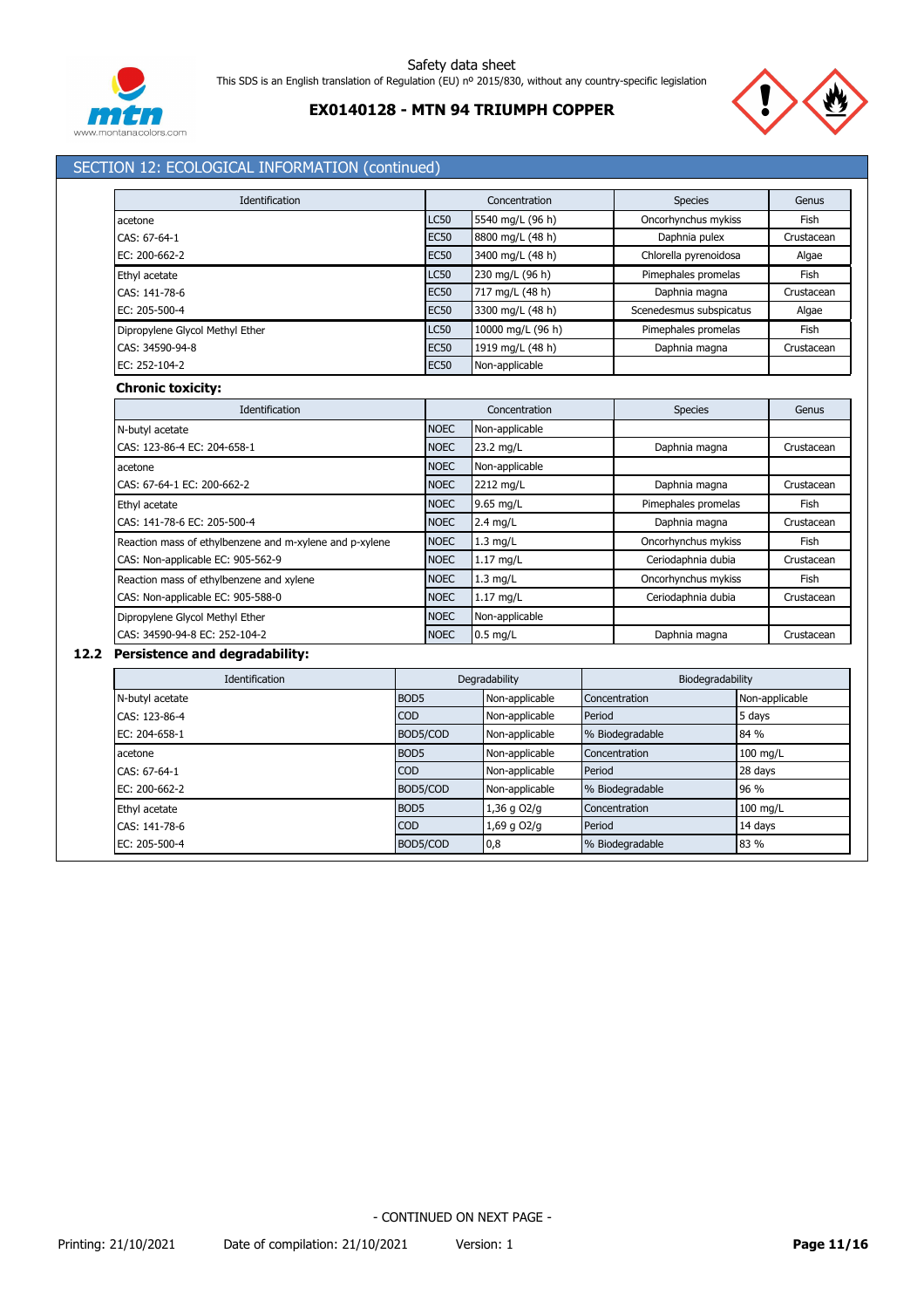

# **EX0140128 - MTN 94 TRIUMPH COPPER**



# SECTION 12: ECOLOGICAL INFORMATION (continued)

| Identification                  |                  | Degradability  | Biodegradability |                |
|---------------------------------|------------------|----------------|------------------|----------------|
| Dipropylene Glycol Methyl Ether | BOD <sub>5</sub> | Non-applicable | Concentration    | Non-applicable |
|                                 |                  |                |                  |                |
| CAS: 34590-94-8                 | <b>COD</b>       | $0$ g O2/g     | Period           | 28 days        |
| EC: 252-104-2                   | BOD5/COD         | Non-applicable | % Biodegradable  | 73 %           |
| Blackmann dettor metantlet      |                  |                |                  |                |

#### **12.3 Bioaccumulative potential:**

| Identification                                          |            | <b>Bioaccumulation potential</b> |
|---------------------------------------------------------|------------|----------------------------------|
| N-butyl acetate                                         | <b>BCF</b> | 4                                |
| CAS: 123-86-4                                           | Pow Log    | 1.78                             |
| EC: 204-658-1                                           | Potential  | Low                              |
| <b>Butane</b>                                           | <b>BCF</b> | 33                               |
| CAS: 106-97-8                                           | Pow Log    | 2.89                             |
| EC: 203-448-7                                           | Potential  | Moderate                         |
| Propane                                                 | <b>BCF</b> | 13                               |
| CAS: 74-98-6                                            | Pow Log    | 2.86                             |
| EC: 200-827-9                                           | Potential  | Low                              |
| acetone                                                 | <b>BCF</b> | 1                                |
| CAS: 67-64-1                                            | Pow Log    | $-0.24$                          |
| EC: 200-662-2                                           | Potential  | Low                              |
| Isobutane                                               | <b>BCF</b> | 27                               |
| CAS: 75-28-5                                            | Pow Log    | 2.76                             |
| EC: 200-857-2                                           | Potential  | Low                              |
| Ethyl acetate                                           | <b>BCF</b> | 30                               |
| CAS: 141-78-6                                           | Pow Log    | 0.73                             |
| EC: 205-500-4                                           | Potential  | Moderate                         |
| Reaction mass of ethylbenzene and m-xylene and p-xylene | <b>BCF</b> | 9                                |
| CAS: Non-applicable                                     | Pow Log    | 2.77                             |
| EC: 905-562-9                                           | Potential  | Low                              |
| Reaction mass of ethylbenzene and xylene                | <b>BCF</b> | 9                                |
| CAS: Non-applicable                                     | Pow Log    | 2.77                             |
| EC: 905-588-0                                           | Potential  | Low                              |
| Dipropylene Glycol Methyl Ether                         | <b>BCF</b> | 1                                |
| CAS: 34590-94-8                                         | Pow Log    | $-0.06$                          |
| EC: 252-104-2                                           | Potential  | Low                              |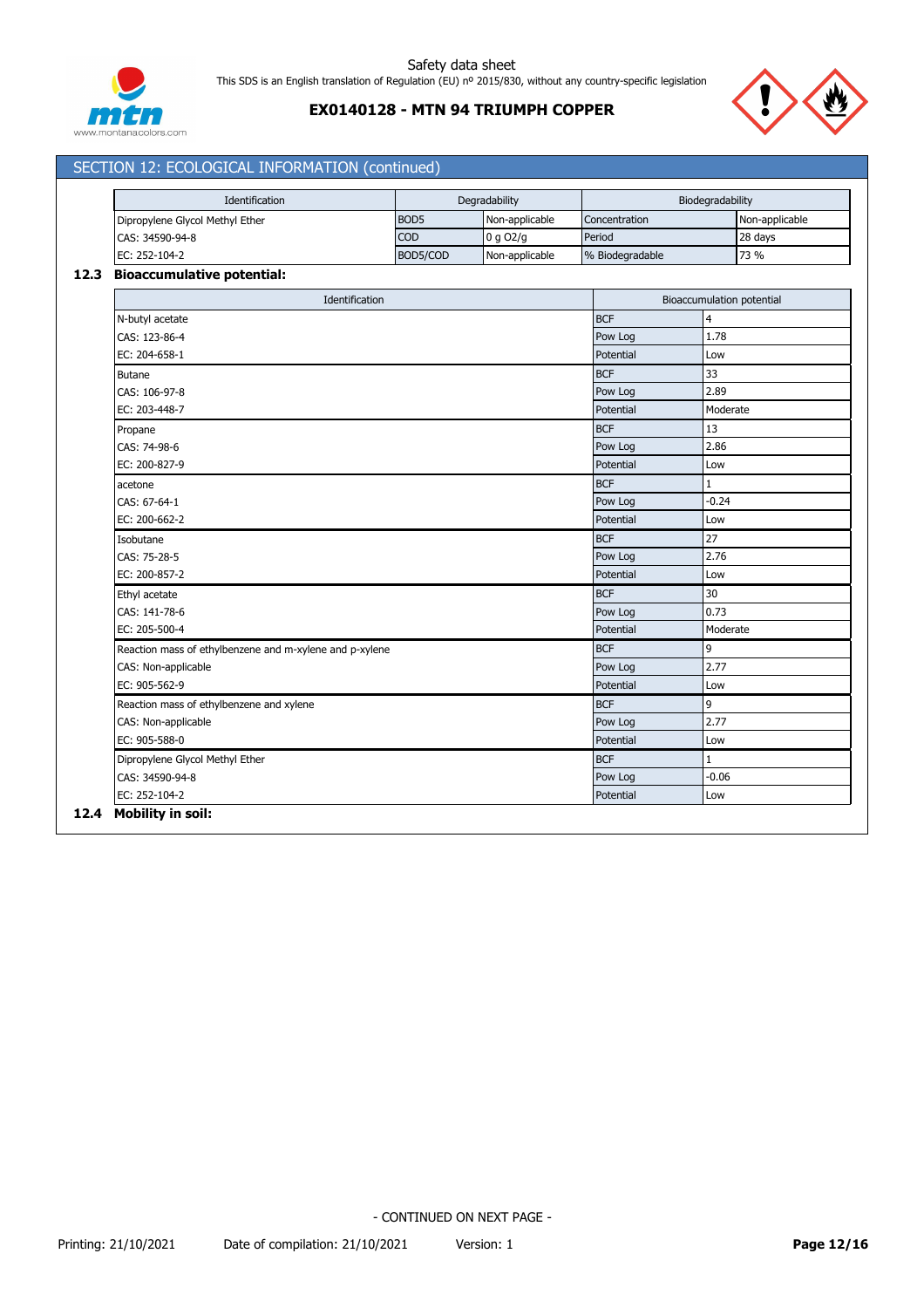

# **EX0140128 - MTN 94 TRIUMPH COPPER**



# SECTION 12: ECOLOGICAL INFORMATION (continued)

| Identification  | Absorption/desorption |                      | Volatility |                                  |
|-----------------|-----------------------|----------------------|------------|----------------------------------|
| N-butyl acetate | Koc                   | Non-applicable       | Henry      | Non-applicable                   |
| CAS: 123-86-4   | Conclusion            | Non-applicable       | Dry soil   | Non-applicable                   |
| EC: 204-658-1   | Surface tension       | 2,478E-2 N/m (25 °C) | Moist soil | Non-applicable                   |
| <b>Butane</b>   | Koc                   | 900                  | Henry      | 96258,75 Pa·m <sup>3</sup> /mol  |
| CAS: 106-97-8   | Conclusion            | Low                  | Dry soil   | Yes                              |
| EC: 203-448-7   | Surface tension       | 1,187E-2 N/m (25 °C) | Moist soil | Yes                              |
| Propane         | Koc                   | 460                  | Henry      | 71636,78 Pa·m <sup>3</sup> /mol  |
| CAS: 74-98-6    | Conclusion            | Moderate             | Dry soil   | Yes                              |
| EC: 200-827-9   | Surface tension       | 7,02E-3 N/m (25 °C)  | Moist soil | Yes                              |
| acetone         | Koc                   |                      | Henry      | 2,93 Pa·m <sup>3</sup> /mol      |
| CAS: 67-64-1    | Conclusion            | Very High            | Dry soil   | Yes                              |
| EC: 200-662-2   | Surface tension       | 2,304E-2 N/m (25 °C) | Moist soil | Yes                              |
| Isobutane       | Koc                   | 35                   | Henry      | 120576,75 Pa·m <sup>3</sup> /mol |
| CAS: 75-28-5    | Conclusion            | Very High            | Dry soil   | Yes                              |
| EC: 200-857-2   | Surface tension       | 9,84E-3 N/m (25 °C)  | Moist soil | Yes                              |
| Ethyl acetate   | Koc                   | 59                   | Henry      | 13,58 Pa·m <sup>3</sup> /mol     |
| CAS: 141-78-6   | Conclusion            | Very High            | Dry soil   | Yes                              |
| EC: 205-500-4   | Surface tension       | 2,324E-2 N/m (25 °C) | Moist soil | Yes                              |

# **12.5 Results of PBT and vPvB assessment:**

Product fails to meet PBT/vPvB criteria

# **12.6 Other adverse effects:**

Not described

# SECTION 13: DISPOSAL CONSIDERATIONS

# **13.1 Waste treatment methods:**

| Code      | <b>Description</b>                                                               | Waste class (Regulation (EU) No<br>1357/2014) |
|-----------|----------------------------------------------------------------------------------|-----------------------------------------------|
| 16 05 04* | Laases in pressure containers (including halons) containing hazardous substances | Dangerous                                     |

### **Type of waste (Regulation (EU) No 1357/2014):**

HP3 Flammable, HP4 Irritant — skin irritation and eye damage

#### **Waste management (disposal and evaluation):**

Consult the authorized waste service manager on the assessment and disposal operations in accordance with Annex 1 and Annex 2 (Directive 2008/98/EC). As under 15 01 (2014/955/EC) of the code and in case the container has been in direct contact with the product, it will be processed the same way as the actual product. Otherwise, it will be processed as non-dangerous residue. We do not recommended disposal down the drain. See paragraph 6.2.

### **Regulations related to waste management:**

In accordance with Annex II of Regulation (EC) No 1907/2006 (REACH) the community or state provisions related to waste management are stated

Community legislation: Directive 2008/98/EC, 2014/955/EU, Regulation (EU) No 1357/2014

### SECTION 14: TRANSPORT INFORMATION

### **Transport of dangerous goods by land:**

With regard to ADR 2021 and RID 2021: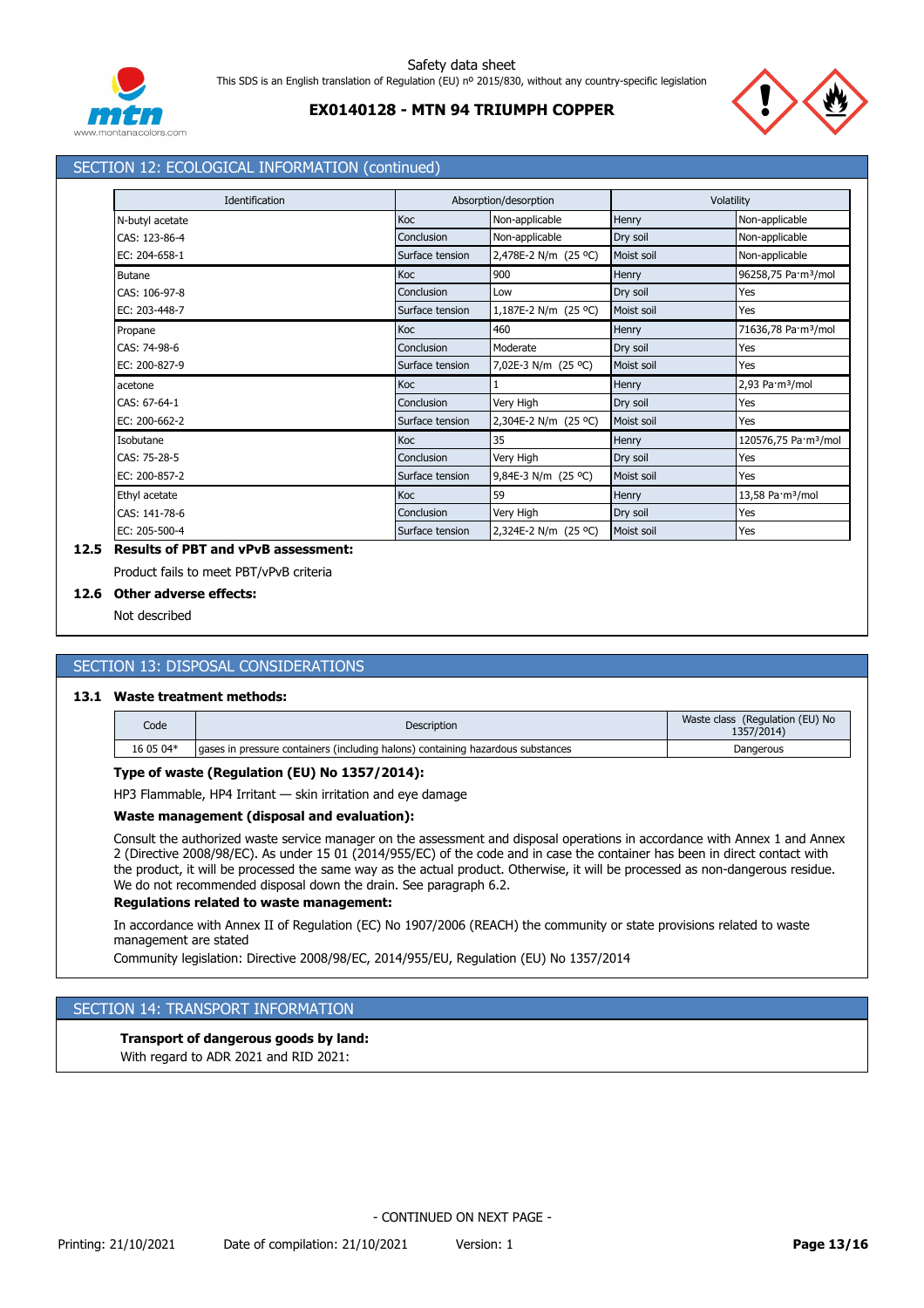

**EX0140128 - MTN 94 TRIUMPH COPPER**



|                                      | SECTION 14: TRANSPORT INFORMATION (continued)                                                                                                                                                                                                                                                                                             |                                                                                                                                                            |
|--------------------------------------|-------------------------------------------------------------------------------------------------------------------------------------------------------------------------------------------------------------------------------------------------------------------------------------------------------------------------------------------|------------------------------------------------------------------------------------------------------------------------------------------------------------|
|                                      | 14.1 UN number:<br>14.2 UN proper shipping name:<br>14.3 Transport hazard class(es):<br>Labels:<br>14.4 Packing group:<br>14.5 Environmental hazards:<br>14.6 Special precautions for user<br>Special regulations:<br>Tunnel restriction code:<br>Physico-Chemical properties:<br>Limited quantities:<br>14.7 Transport in bulk according | <b>UN1950</b><br>AEROSOLS, flammable<br>$\overline{2}$<br>2.1<br>N/A<br>No<br>190, 327, 344, 625<br>D<br>see section 9<br>1 <sub>L</sub><br>Non-applicable |
|                                      | to Annex II of Marpol and<br>the IBC Code:                                                                                                                                                                                                                                                                                                |                                                                                                                                                            |
| Transport of dangerous goods by sea: |                                                                                                                                                                                                                                                                                                                                           |                                                                                                                                                            |
| With regard to IMDG 39-18:           |                                                                                                                                                                                                                                                                                                                                           |                                                                                                                                                            |
|                                      | 14.1 UN number:<br>14.2 UN proper shipping name:<br>14.3 Transport hazard class(es):<br>Labels:<br>14.4 Packing group:                                                                                                                                                                                                                    | <b>UN1950</b><br>AEROSOLS, flammable<br>$\overline{2}$<br>2.1<br>N/A                                                                                       |
|                                      | 14.5 Marine pollutant:                                                                                                                                                                                                                                                                                                                    | No                                                                                                                                                         |
|                                      | 14.6 Special precautions for user<br>Special regulations:<br>EmS Codes:<br>Physico-Chemical properties:<br>Limited quantities:<br>Segregation group:<br>14.7 Transport in bulk according<br>to Annex II of Marpol and<br>the IBC Code:                                                                                                    | 63, 959, 190, 277, 327, 344<br>$F-D, S-U$<br>see section 9<br>1 <sub>L</sub><br>Non-applicable<br>Non-applicable                                           |
| Transport of dangerous goods by air: |                                                                                                                                                                                                                                                                                                                                           |                                                                                                                                                            |
| With regard to IATA/ICAO 2021:       |                                                                                                                                                                                                                                                                                                                                           |                                                                                                                                                            |
|                                      | 14.1 UN number:<br>14.2 UN proper shipping name:<br>14.3 Transport hazard class(es):<br>Labels:<br>14.4 Packing group:                                                                                                                                                                                                                    | <b>UN1950</b><br>AEROSOLS, flammable<br>2<br>2.1<br>N/A                                                                                                    |
|                                      | 14.5 Environmental hazards:<br>14.6 Special precautions for user<br>Physico-Chemical properties:                                                                                                                                                                                                                                          | No<br>see section 9                                                                                                                                        |
|                                      | 14.7 Transport in bulk according<br>to Annex II of Marpol and<br>the IBC Code:                                                                                                                                                                                                                                                            | Non-applicable                                                                                                                                             |

# SECTION 15: REGULATORY INFORMATION

**15.1 Safety, health and environmental regulations/legislation specific for the substance or mixture:** Candidate substances for authorisation under the Regulation (EC) No 1907/2006 (REACH): Non-applicable Substances included in Annex XIV of REACH ("Authorisation List") and sunset date: Non-applicable Regulation (EC) No 1005/2009, about substances that deplete the ozone layer: Non-applicable Article 95, REGULATION (EU) No 528/2012: Non-applicable REGULATION (EU) No 649/2012, in relation to the import and export of hazardous chemical products: Non-applicable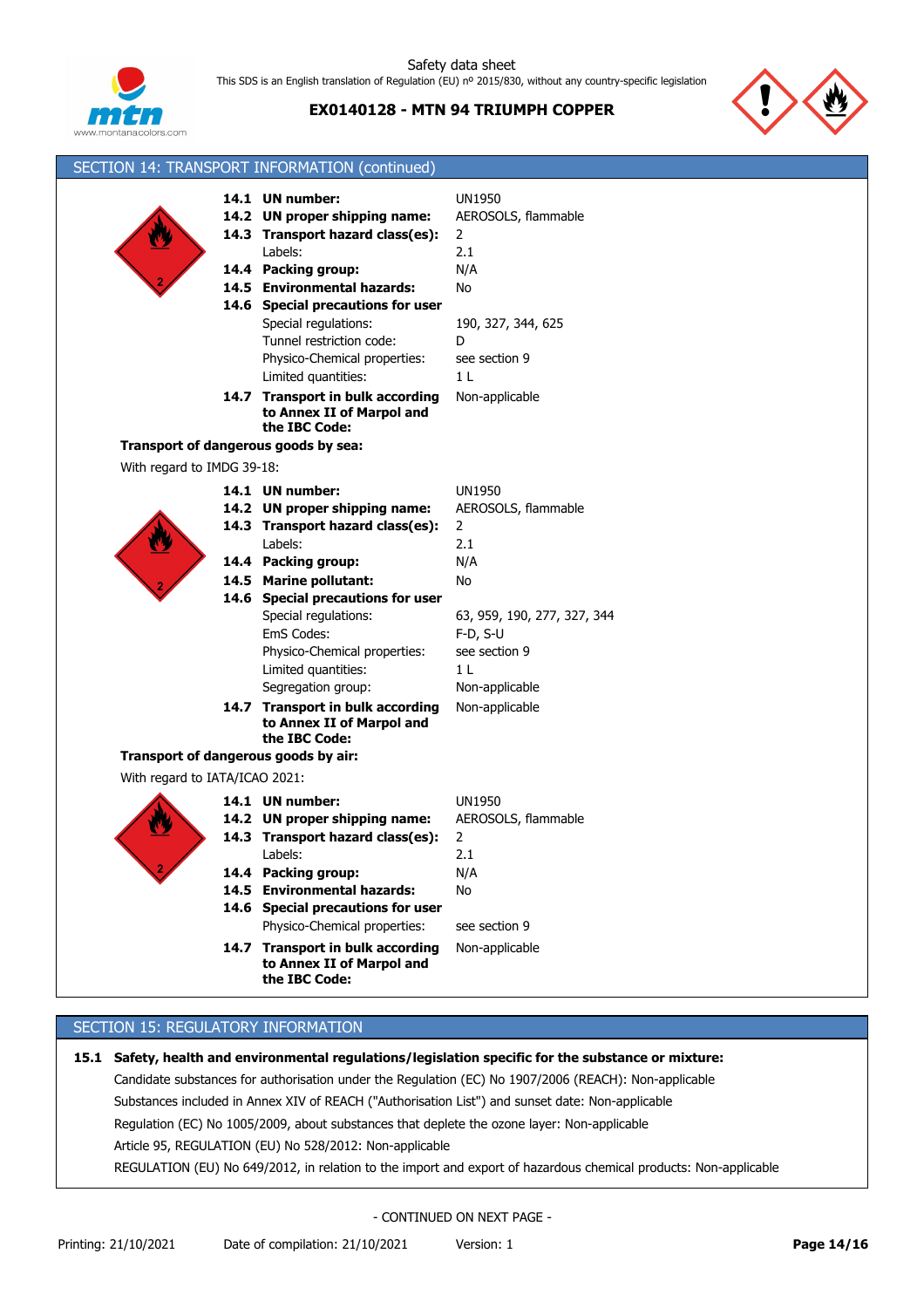

# **EX0140128 - MTN 94 TRIUMPH COPPER**



# SECTION 15: REGULATORY INFORMATION (continued)

#### **Seveso III:**

| Section          | <b>Description</b>        | Lower-tier<br>requirements | Upper-tier<br>requirements |
|------------------|---------------------------|----------------------------|----------------------------|
| P <sub>3</sub> a | <b>FLAMMABLE AEROSOLS</b> | 150                        | 500                        |

#### **Limitations to commercialisation and the use of certain dangerous substances and mixtures (Annex XVII REACH, etc ….):**

Regulation (EU) 2019/1148 on the marketing and use of explosives precursors: Contains acetone. Product under the provisions of Article 9. However, products that contain explosives precursors only to such a small extent and in such complex mixtures that the extraction of the explosives precursors is technically extremely difficult should be excluded from the scope of this Regulation. Shall not be used in:

—ornamental articles intended to produce light or colour effects by means of different phases, for example in ornamental lamps and ashtrays,

#### —tricks and jokes,

—games for one or more participants, or any article intended to be used as such, even with ornamental aspects.

#### **Specific provisions in terms of protecting people or the environment:**

It is recommended to use the information included in this safety data sheet as a basis for conducting workplace-specific risk assessments in order to establish the necessary risk prevention measures for the handling, use, storage and disposal of this product.

#### **Other legislation:**

The product could be affected by sectorial legislation

### **15.2 Chemical safety assessment:**

The supplier has not carried out evaluation of chemical safety.

### SECTION 16: OTHER INFORMATION

#### **Legislation related to safety data sheets:**

The SDS shall be supplied in an official language of the country where the product is placed on the market. This safety data sheet has been designed in accordance with ANNEX II-Guide to the compilation of safety data sheets of Regulation (EC) No 1907/2006 (Regulation (EC) No 2015/830).

#### **Modifications related to the previous Safety Data Sheet which concerns the ways of managing risks.:** Non-applicable

#### **Texts of the legislative phrases mentioned in section 2:**

H319: Causes serious eye irritation.

H336: May cause drowsiness or dizziness.

H229: Pressurised container: May burst if heated.

H222: Extremely flammable aerosol.

#### **Texts of the legislative phrases mentioned in section 3:**

The phrases indicated do not refer to the product itself; they are present merely for informative purposes and refer to the individual components which appear in section 3

### **CLP Regulation (EC) No 1272/2008:**

Acute Tox. 4: H312+H332 - Harmful in contact with skin or if inhaled.

Asp. Tox. 1: H304 - May be fatal if swallowed and enters airways.

Eye Irrit. 2: H319 - Causes serious eye irritation.

Flam. Gas 1A: H220 - Extremely flammable gas.

Flam. Liq. 2: H225 - Highly flammable liquid and vapour.

Flam. Liq. 3: H226 - Flammable liquid and vapour. Press. Gas: H280 - Contains gas under pressure, may explode if heated.

Skin Irrit. 2: H315 - Causes skin irritation.

STOT RE 2: H373 - May cause damage to organs through prolonged or repeated exposure.

STOT SE 3: H335 - May cause respiratory irritation.

STOT SE 3: H336 - May cause drowsiness or dizziness.

# **Classification procedure:**

Eye Irrit. 2: Calculation method

STOT SE 3: Calculation method

Aerosol 1: Calculation method

Aerosol 1: Calculation method

### **Advice related to training:**

Minimal training is recommended in order to prevent industrial risks for staff using this product and to facilitate their comprehension and interpretation of this safety data sheet, as well as the label on the product.